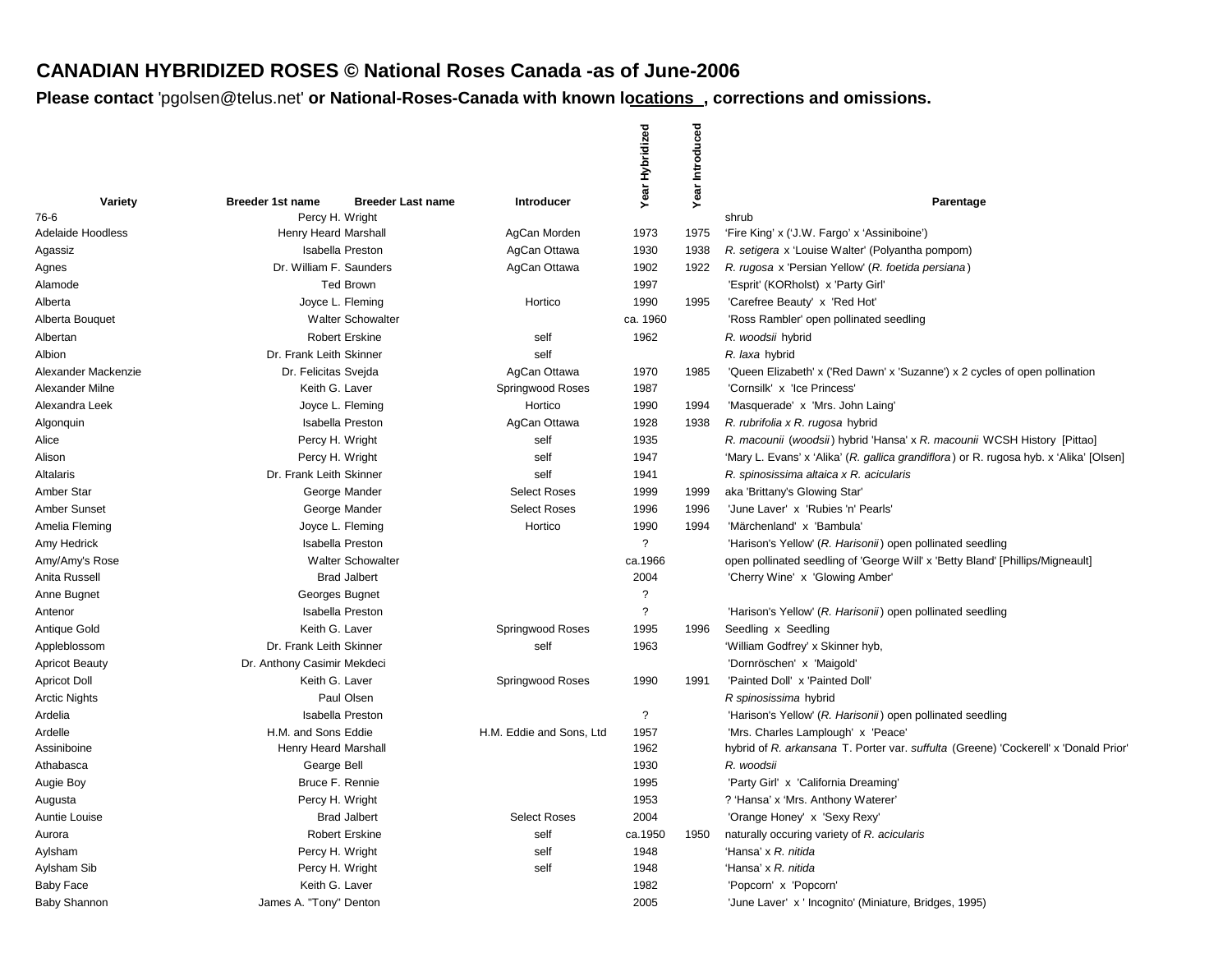|                           |                          |                             |                          |                            | Year Hybridized | Introduced |                                                                                                                                               |
|---------------------------|--------------------------|-----------------------------|--------------------------|----------------------------|-----------------|------------|-----------------------------------------------------------------------------------------------------------------------------------------------|
|                           | Variety                  | Breeder 1st name            | <b>Breeder Last name</b> | <b>Introducer</b>          |                 | Year       | Parentage                                                                                                                                     |
| Barrie                    |                          |                             | Schloen                  |                            | 1973            |            | 'Sumatra' x 'Fashion' (Floribunda, Boerner, 1947)                                                                                             |
| Beauty of Dropmore        |                          | Dr. Frank Leith Skinner     |                          | self                       | 1956            |            | R. spinosissima altaica x R. spinosissima c.v. (double white form—Burnett Rose)                                                               |
| Beauty of Leafland        |                          |                             | <b>Robert Erskine</b>    | self                       | ca 1963         |            | 'Butterball' x 'Haidee'                                                                                                                       |
| Beauty's Blush            |                          |                             | Cecil F. Patterson       | University of Saskatchewan | 1955            |            | hybrid rugosa: 'Tetonkaha' x 'Pink Pearl'                                                                                                     |
| Bermuda Pink              |                          |                             | Adam Golik               |                            | 1974            |            | Queen of Bermuda x Montezuma (Grandiflora, Swim, 1955)                                                                                        |
| Bertha                    |                          |                             | Percy H. Wright          |                            | 1946            |            | (R. rugosa ('Hansa' [Brian Porter]) x Hybrid Perpetual) x (R. multiflora x R. blanda) ('Ames<br>Climber' [Brian Porter]) [Phillips/Migneault] |
| <b>Betty Bland</b>        |                          | Dr. Frank Leith Skinner     |                          | self                       | 1926            |            | R. blanda x hyb. per. likely 'Captain Hayward' (pollen parent) (Skinner); R. blanda x R. rugosa<br>[Schowalter/ Pittao]                       |
| <b>Betty Bugnet</b>       |                          |                             | Georges Bugnet           | self                       | < 1957          |            | possibly (R. acicularis x R. rugosa var kamtchatica) x (R. amblyotis x R. rugosa plena) x<br>'Betty Bland')                                   |
| <b>Betty Will</b>         |                          |                             | <b>Robert Erskine</b>    | self                       | 1963            |            | 'George Will' x 'Betty Bland'                                                                                                                 |
| <b>Bikini Red</b>         |                          |                             | Adam Golik               | Dynarose                   | 1974            |            | 'Queen of Bermuda' x 'Peace'                                                                                                                  |
| <b>Black Sapphire</b>     |                          |                             | Keith G. Laver           | Springwood Roses           | 1995            | 1995       | 'Royal Victoria' x Seedling                                                                                                                   |
| <b>Blessed Event</b>      |                          |                             | Keith G. Laver           | Springwood Roses           | 1993            | 1993       | ('Enjoy' (Miniature, Laver, 1989) x 'June Laver') x 'Party Girl'                                                                              |
| <b>Blue Angel</b>         |                          |                             | Bruce F. Rennie          | Rennie Roses International | 1992            |            | 'Lavonde' x 'Shocking Blue'                                                                                                                   |
| Blue Ice                  |                          |                             | Keith G. Laver           | Springwood Roses           | 1993            | 1993       | 'June Laver' x 'Apricot Doll'                                                                                                                 |
| Blueblood                 |                          |                             | Keith G. Laver           |                            | 1982            |            | 'Dwarf King '78' x 'Hokey Pokey'                                                                                                              |
| <b>Blushing Blue</b>      |                          |                             | Bruce F. Rennie          |                            | 1988            | 1989       | 'Shocking Blue' x 'Twilight Trail                                                                                                             |
| <b>Bob Fleming</b>        |                          |                             | Joyce L. Fleming         | Hortico                    | 1999            | 2004       |                                                                                                                                               |
|                           | Bob's Double White Altai |                             | <b>Robert Erskine</b>    | self                       |                 |            | seedling of 'Harison's Yellow' x R. spinosissima altaica                                                                                      |
| <b>Bobolink</b>           |                          |                             | Percy H. Wright          | self                       | 1982            |            | R. spinosissima altaica hyb.: F3 or F4 R. spinosissima altaica x 'Hazeldean'                                                                  |
| <b>Bonavista</b>          |                          | Dr. Felicitas Svejda        |                          | AgCan Ottawa               | 1964            | 1977       | 'Schneezwerg' x 'Némésis' (1977 MR 10 & 11)                                                                                                   |
| Bonhomme                  |                          |                             | Keith G. Laver           |                            | 1986            |            | Sport of 'Blueblood'                                                                                                                          |
| <b>Bonnie</b>             |                          |                             | Percy H. Wright          |                            | 1956            |            | 'Hansa' x R. nitida (1955 WCSH History [Pittao])                                                                                              |
| <b>Brilliant</b>          |                          |                             | <b>Robert Erskine</b>    |                            |                 |            | seedling of 'Little Betty'                                                                                                                    |
| <b>Brother Sun</b>        |                          |                             | Joyce L. Fleming         | Hortico                    | 1991            | 1998       | 'Goldener Olymp' x 'Australian Gold'                                                                                                          |
| <b>Buffy Sainte-Marie</b> |                          |                             | George Mander            | <b>Select Roses</b>        | 1996            | 1996       | 'June Laver' x 'Rubies 'n' Pearls'                                                                                                            |
| <b>Burnaby</b>            |                          | H.M. and Sons Eddie         |                          | Peterson & Dering          | 1954            |            | Phyllis Gold' x 'President Herbert Hoover' (aka 'Gold Heart')                                                                                 |
| <b>Burning Ember</b>      |                          |                             | <b>Ted Brown</b>         |                            | 2000            |            |                                                                                                                                               |
| <b>Butterball</b>         |                          | Dr. Frank Leith Skinner     |                          | self                       | 1950            |            | R. spinosissima altaica hybrid                                                                                                                |
| <b>Butterflies</b>        |                          | Dr. Anthony Casimir Mekdeci |                          | Hortico                    | 1997            |            | 'Dornröschen' x 'Golden Wings'                                                                                                                |
| By Design                 |                          |                             | Keith G. Laver           | Springwood Roses           | 1992            | 1992       | ('Breezy' x 'Julie Ann') x ('June Laver' x 'Painted Doll')                                                                                    |
| Cacaphony                 |                          |                             | Adam Golik.              | Dynarose                   | 1974            |            | 'Baccará' x 'Golden Showers'                                                                                                                  |
| California Blonde         |                          |                             | Bruce F. Rennie          | Rennie Roses International | 1993            | 1995       | 'Party Girl' x 'Tooth of Time'                                                                                                                |
| California Dreaming       |                          |                             | Bruce F. Rennie          |                            | 1987            |            | 'Julie Ann' x 'Black Jade' (ARS 'Black Jack')                                                                                                 |
| California Girl           |                          |                             | Bruce F. Rennie          |                            | 1986            |            | 'Julie Ann' x 'Red Love'                                                                                                                      |
| California Sun            |                          |                             | Bruce F. Rennie          |                            | 1988            |            | 'Shocking Blue' x 'Rise 'n' Shine'                                                                                                            |
| California Surf           |                          |                             | Bruce F. Rennie          |                            | 1987            |            | Seedling x Seedling                                                                                                                           |
| Canadian Dream            |                          |                             | <b>Ted Brown</b>         |                            | 1997            |            | 'Nymphenberg' x Seedling                                                                                                                      |
| Canadian Jubilee          |                          |                             | John H. Dunlop           |                            | 1927            |            | 'Priscilla' (Tea, Lambert, 1886) x 'Commonwealth' (Hybrid Tea, Montgomery, 1923)                                                              |
| Canadian Northlight       |                          |                             | George Mander            |                            | 1984            |            | ('Fragrant Cloud' x 'Diamond Jubilee') x 'Super Sun'                                                                                          |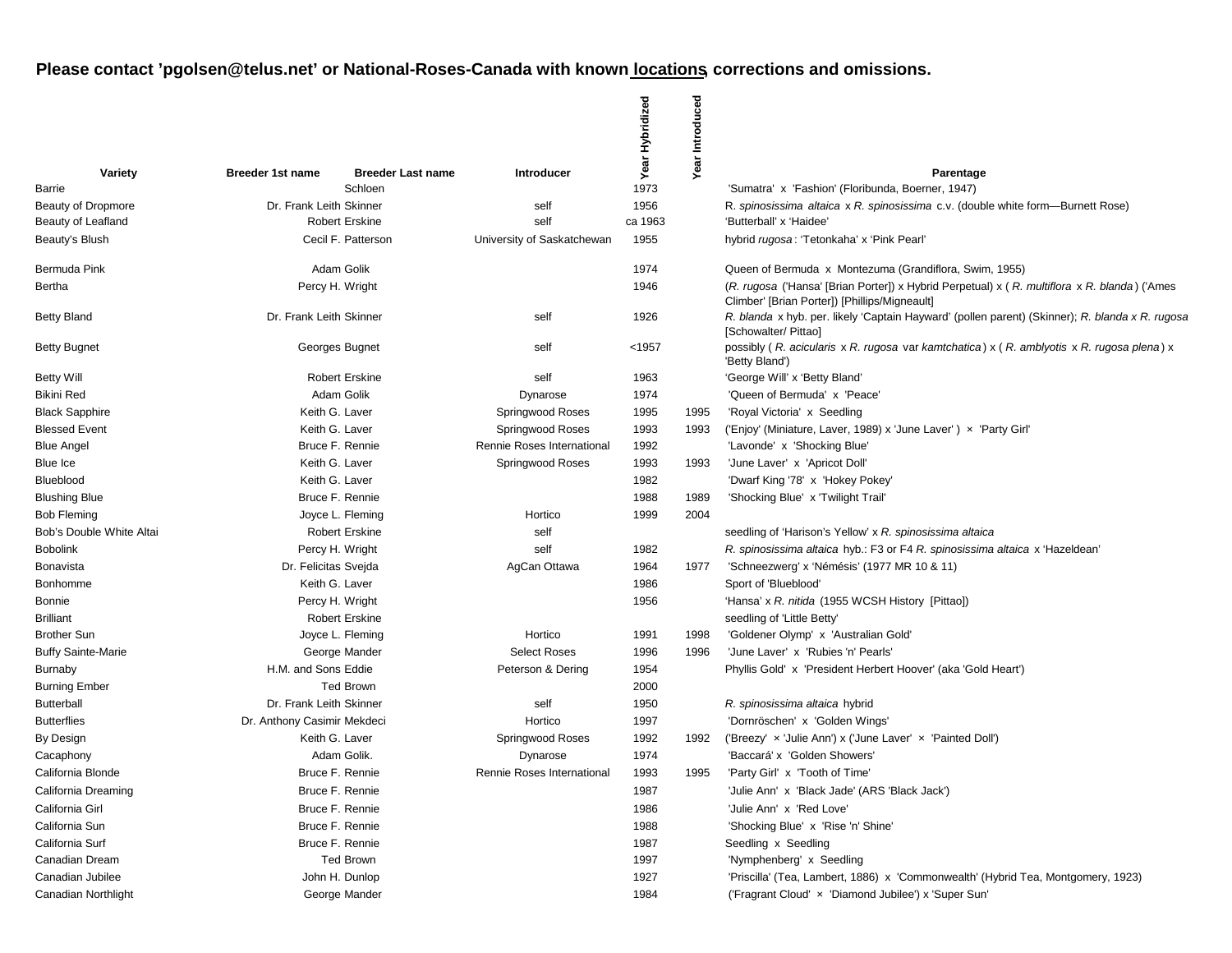|                         |                                                     |                            | Year Hybridized          | ced<br>Introdu |                                                                                                |
|-------------------------|-----------------------------------------------------|----------------------------|--------------------------|----------------|------------------------------------------------------------------------------------------------|
| Variety                 | <b>Breeder 1st name</b><br><b>Breeder Last name</b> | Introducer                 |                          | Year           | Parentage                                                                                      |
| Canadian White Star     | George Mander                                       | Hortico                    | 1980                     | 1985           | 'Blanche Mallerin x Pascali                                                                    |
| Captain Samuel Holland  | Dr. Felicitas Svejda                                | AgCan Ottawa               | 1981                     | 1991           | cross between 2 breeding lines, both derived from R. kordesii, 'Red Dawn' and 'Suzanne'        |
| Caribbean Queen         | Bruce F. Rennie                                     | Rennie Roses International | 1987                     | 1987           | 'Sunday Brunch' x 'Gold Mine' (Registration withdrawn)                                         |
| Caribou                 | <b>Isabella Preston</b>                             | AgCan Ottawa               | 1934                     | 1946           | 'Ross Rambler' x (R. glauca x R. eglantaria)                                                   |
| Carla                   | <b>Robert Erskine</b>                               |                            | 1963                     |                | 'Will Alderman' x 'Hansa'                                                                      |
| Carlea                  | Percy H. Wright                                     |                            | 1965                     |                | R. blanda hybrid or 'Betty Bland' seedling                                                     |
| <b>Carlos Beauty</b>    | <b>Robert Erskine</b>                               | self                       | 1963                     |                | naturally occuring variety of R. acicularis, possibly 1960                                     |
| Carlos Dawn             | <b>Robert Erskine</b>                               |                            | c.1960                   |                |                                                                                                |
| <b>Carlos Games</b>     | <b>Robert Erskine</b>                               |                            |                          |                | unknown Seedling from 'Lac La Nonne' [Georges Bugnet]                                          |
| Carlos Perpetual        | <b>Robert Erskine</b>                               | self                       | ?                        |                | 'Lac La Nonne' x 'Pinocchio' & others                                                          |
| Carlos Red              | <b>Robert Erskine</b>                               | self                       | ca1960                   |                | R. acicularis                                                                                  |
| Carlsham                | <b>Robert Erskine</b>                               |                            | 1964                     |                | 'Hansa' x R. nitida                                                                            |
| Carmenetta              | <b>Isabella Preston</b>                             | AgCan Ottawa               | 1923                     | 1923           | R glauca x R. rugosa; R. x rubrosa, R. rubrifolia 'Carmenetta', Rubrifolia 'Carmenetta'        |
| Caroyal                 | <b>Robert Erskine</b>                               | self                       | ?                        |                | 'Hansa' x 'Lac La Nonne'                                                                       |
| Casa Loma               | Hortico                                             | Hortico                    | $\overline{\mathcal{L}}$ |                |                                                                                                |
| Cathy Wade              | Larry Lougheed                                      |                            | 1990                     |                |                                                                                                |
| Chamcook                | unknown                                             |                            | < 1859                   |                | dwarf R. gallica                                                                               |
| Champlain               | Dr. Felicitas Svejda                                | AgCan Ottawa               | 1973                     | 1982           | (R. kordesii x tetraploid seedling from 'Max Graf') x ('Red Dawn' x 'Suzanne' open polination) |
| <b>Chariot of Roses</b> | C. & H. Fischer                                     | Alpenflors                 | 1986                     |                | Seedling x 'Fairy Moss'                                                                        |
| <b>Charles Albanel</b>  | Dr. Felicitas Svejda                                | AgCan Ottawa               | 1970                     | 1982           | 2 cycles of open pollen of 'Souvenir de Philemon Cochet'                                       |
| <b>Charlotte Marie</b>  | Joyce L. Fleming                                    | Hortico                    | 1991                     | 1998           | 'Märchenland' x R. virginiana                                                                  |
| Cheesecake              | <b>Ted Brown</b>                                    |                            | 1997                     |                | 'Esprit' (KORholst) x 'Party Girl'                                                             |
| Cherry Wine             | <b>Brad Jalbert</b>                                 | <b>Select Roses</b>        | 1993                     | 1994           | 'Dee Bennett' x 'Winsome' (Mini, Saville 1984)                                                 |
| Chippewa                | <b>Isabella Preston</b>                             | AgCan Ottawa               | 1923                     | 1938           | R. glauca (rubifolia) x 'White Tausendschon' cl                                                |
| Claire Laberge          | Joyce L. Fleming                                    | Hortico                    | 1993                     | 2001?          | 'Jens Munk' x 'Scabrosa'                                                                       |
| <b>Clarion Call</b>     | Joyce L. Fleming                                    | Hortico                    | 1987                     | 1994           | 'Canadian Centennial' x 'Träumerei'                                                            |
| Colour Parade           | Keith G. Laver                                      | Springwood Roses           | 1991                     | 1992           | 'Breezy' x 'Julie Ann'                                                                         |
| Conestoga               | <b>Isabella Preston</b>                             | AgCan Ottawa               | 1934                     | 1946           | 'Betty Bland' open-polinated seedling                                                          |
| Confederation           | Golik.                                              | <b>Ellesmere Nursery</b>   | 1964                     | 1964           | 'Queen o' the Lakes' x 'Serenade'                                                              |
| <b>Conservency Rose</b> | <b>Ruth Pallek</b>                                  |                            | 1996                     |                | Unknown x Unknown                                                                              |
| Cool Dude               | Bruce F. Rennie                                     |                            | 1995                     |                | Seedling x 'Blushing Blue'                                                                     |
| Coral 'n' Gold          | George Mander                                       | <b>Select Roses</b>        | 1995                     | 1995           | 'June Laver' x 'Rubies 'n' Pearls'                                                             |
| <b>Coral Reef</b>       | <b>Brad Jalbert</b>                                 |                            | 2004                     |                | 'Dresden Doll' x 'Silver Jubilee' (Hybrid Tea, Cocker, 1978)                                   |
| <b>Coral Sand</b>       | Bruce F. Rennie                                     | Rennie Roses International | 1990                     | 1991           | 'Paul Shirville' x 'Shocking Blue'                                                             |
| Coralee                 | Ed. Robinson                                        |                            | < 1963                   |                | 'Harison's Yellow' x 'Betty Bland'                                                             |
| Corinne                 | <b>Ted Brown</b>                                    | Robinson                   | 1997                     |                | 'Esprit' (KORholst) x 'Indian Summer' (Hybrid Tea, Pearce 1991)                                |
| Cowichan Super          | <b>Tamarack Roses</b>                               |                            | 1975                     |                |                                                                                                |
| Cree                    | <b>Isabella Preston</b>                             | AgCan Ottawa               | 1920                     | 1931           | R. rugosa (double white) x R. spinosissima var. hispida                                        |
| Crème Glacée            | Keith G. Laver                                      | Springwood Roses           | 1988                     | 1990           | 'June Laver' x 'Summer Butter'                                                                 |
| Crimson Star            | James A. "Tony" Denton                              |                            | 2000                     |                | 'June Laver' x 'Glowing Amber'                                                                 |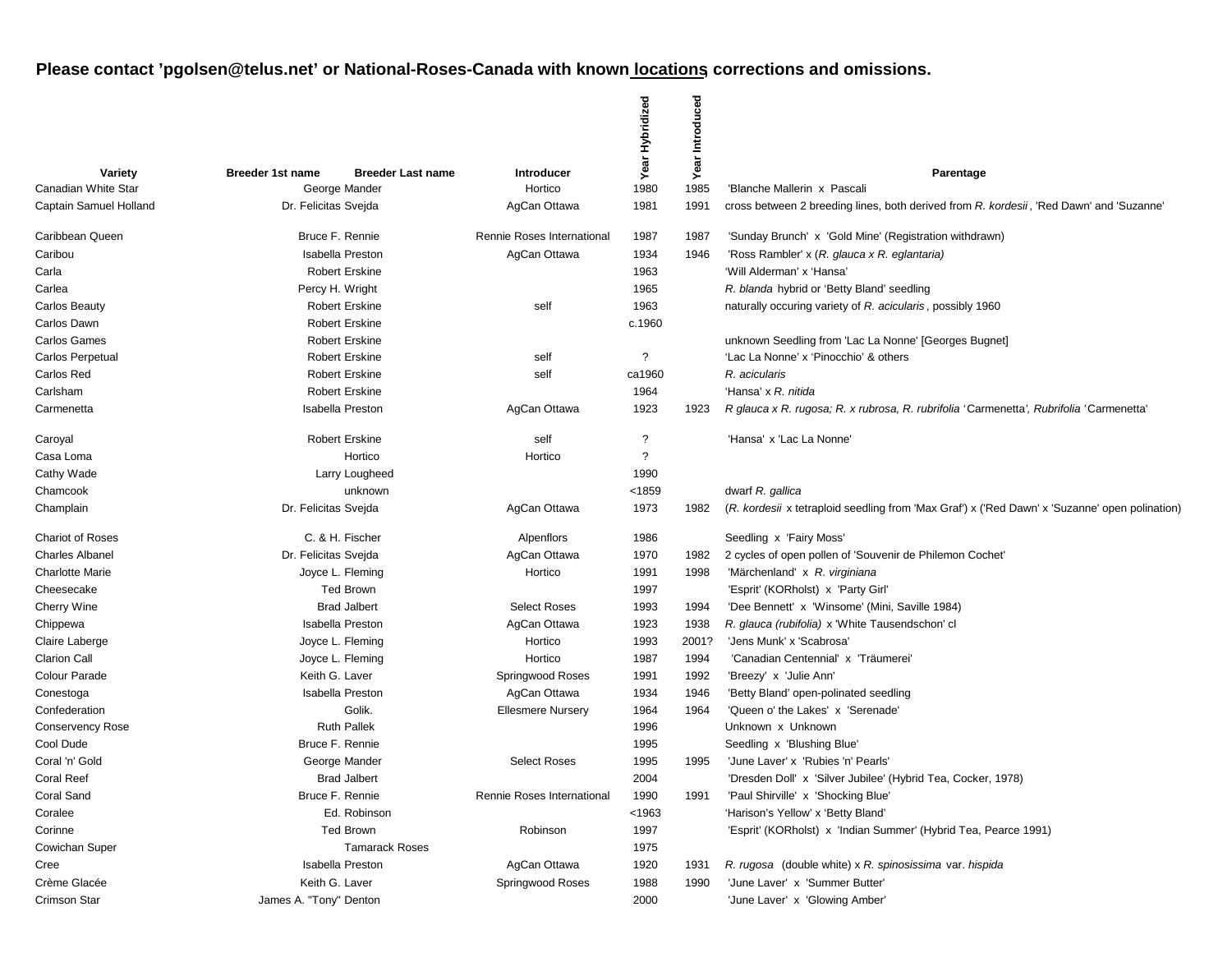|                            |                                                     |                            | Hybridized   | Introduced |                                                                                                                                                                                      |
|----------------------------|-----------------------------------------------------|----------------------------|--------------|------------|--------------------------------------------------------------------------------------------------------------------------------------------------------------------------------------|
| Variety                    | <b>Breeder 1st name</b><br><b>Breeder Last name</b> | <b>Introducer</b>          | Year         | Year       | Parentage                                                                                                                                                                            |
| Cristin Cira               | <b>William Vanderkruk</b>                           | Hortico                    | 1996         | 1995       | Discovered rose                                                                                                                                                                      |
| <b>Crystal Star</b>        | Julius J. Muha                                      | <b>Mori Miniatures</b>     | 1994         | 1994       | 'Pink Petticoat' x 'Tooth of Time'                                                                                                                                                   |
| Cumberland                 | Robert Henry Anderson                               | D Robinson                 | 1953         |            | unrecorded                                                                                                                                                                           |
| <b>Cuthbert Grant</b>      | Henry Heard Marshall                                | AgCan Morden               | 1967         |            | ('Crimson Glory' x ('Donald Prior' x R. arkansana)) x 'Assiniboine'                                                                                                                  |
| Cutie Pie                  | Bruce F. Rennie<br>Keith G. Laver                   | Rennie Roses International | 1988         | 1989       | 'Tangerine Mist' x 'California Girl'                                                                                                                                                 |
| Dainty Bouquet™            |                                                     | Springwood Roses           | 1994         | 1994       | Seedling x 'Pink Bouquet' (Miniature, Laver, 1987)                                                                                                                                   |
| Daniel Philip              | Joyce L. Fleming                                    | Hortico                    | 1989         |            | 1999 Seedling of 'Morden Fireglow' x Seedling                                                                                                                                        |
| Danielle                   | <b>Ted Brown</b><br><b>Gilles Gailloux</b>          |                            | 1997         |            | 'Esprit' (KORholst) x 'Party Girl'                                                                                                                                                   |
| Danse Azteque              |                                                     | Hortico                    | 1985<br>1990 |            | 'Baby Masquerade' x Seedling                                                                                                                                                         |
| David Leek                 | Joyce L. Fleming                                    |                            |              | 1979       | 1996 Masquerade' x 'Mrs John Laing'                                                                                                                                                  |
| David Thompson<br>Daybreak | Dr. Felicitas Svejda<br><b>Robert Erskine</b>       | AgCan Ottawa<br>self       | 1970<br>1960 |            | 'Schneezwerg' x 'Fru Dagmar Hartopp') open polination<br>'Hansa' x R. macounii ? or R. woodsii (Olsen) (Erskine 30 petals, red)                                                      |
| De Montarville             | Dr. Felicitas Svejda / Ian Ogilvie                  |                            | 1982         | 1997       |                                                                                                                                                                                      |
|                            |                                                     | AgCan L'Assomption         |              |            | [('Queen Elizabeth' x 'Arthur Bell') x (R. kordesii x D24 open pollinationD24 from 2 cycles of<br>open polination from {'Red Pinocchio', 'Joanna Hill' and R spinosissima alticia})] |
| Display (Porter)           | Percy H. Wright                                     |                            | 1980         |            | R. laxa hybrid                                                                                                                                                                       |
| Doctor Merkeley            | ?                                                   | Dr. F. L. Skinner          | 1924         | 1924 int.  |                                                                                                                                                                                      |
| Dorothy A. Golik           | Adam Golik.                                         |                            | 1973         |            | 'Tropicana' x 'Peace'                                                                                                                                                                |
| Dorothy Evans              | Percy H. Wright                                     |                            | 1945         |            |                                                                                                                                                                                      |
| Dorothy Fowler             | Dr. Frank Leith Skinner                             |                            | 1938         |            | R. rugosa x (R. acicularis x R. spinosissima) MR 10 & 11                                                                                                                             |
| Double Carlos Red          | <b>Robert Erskine</b>                               | self                       |              |            | 'Albertan' x 'Carlos Red' (Olsen)                                                                                                                                                    |
| Double Cream Altai         | John Alexander Wallace                              |                            |              |            | R. spinosissima altaica hybrid                                                                                                                                                       |
| Double Date™               | Keith G. Laver                                      | Springwood Roses           | 1993         |            | ('Breezy' x Seedling of 'June Laver') x Seedling                                                                                                                                     |
| Double Red Simonet         | <b>Robert Simonet</b>                               |                            |              |            | 'Aylsham' x 'George Will'                                                                                                                                                            |
| Dr. F.L. Skinner           | <b>Robert Simonet</b>                               |                            | 1964         |            | 'Joanna Hill' x R. spinosissima altaica or F2 selection of this                                                                                                                      |
| Dr. Harry Upshall          | Joyce L. Fleming                                    | Hortico                    | 1986         | 1993       | 'Liverpool Echo' x R. foetida persiana                                                                                                                                               |
| Dream Baby                 | Bruce F. Rennie                                     | Rennie Roses International | 1993         | 1993       | 'Party Girl x 'Silver Phantom'                                                                                                                                                       |
| Dream Lover                | Bruce F. Rennie                                     |                            | 1995         |            | 'Pink Sheri' x 'Innocent Blush'                                                                                                                                                      |
| <b>Dropmore Yellow</b>     | Dr. Frank Leith Skinner                             |                            |              |            | R. foetida lutea x R. spinosissima altaica                                                                                                                                           |
| Du Pre Tell                | <b>Ted Brown</b>                                    | <b>Ted Brown</b>           | 2001         |            | Sport of 'Jacqueline de Pré'                                                                                                                                                         |
| Easter Bunny               | Bruce F. Rennie                                     |                            | 1995         |            | Lavonde' x Seedling                                                                                                                                                                  |
| Echo                       | Percy H. Wright                                     |                            | 1982         |            | Seedling of 'Alika'                                                                                                                                                                  |
| <b>Eddie's Advent</b>      | H. M. Eddie                                         |                            | 1938         |            | 'Mrs. Sam McGredy' x 'Edith Krause'                                                                                                                                                  |
| <b>Eddie's Cream</b>       | H. M. Eddie                                         |                            | 1956         |            | 'Golden Rapture' x 'Lavender Pinocchio'                                                                                                                                              |
| <b>Eddie's Crimson</b>     | H. M. Eddie                                         |                            | 1956         |            | 'Donald Prior' x Hybrid of R. moyesii                                                                                                                                                |
| Eddie's Jewel              | H. M. Eddie                                         |                            | 1962         |            | 'Donald Prior' x Hybrid of R. moyesii                                                                                                                                                |
| Eileen Merkeley            | unknown                                             | Skinner                    | 1955         |            | (hybridized by Dr. Merkeley?)                                                                                                                                                        |
| Eliza                      | Dr. Frank Leith Skinner                             |                            | 1961         |            | R. laxa hyb.                                                                                                                                                                         |
| Elmira                     | Dr. Felicitas Svejda                                | AgCan Ottawa               | 1969         | 1977       | 'Schneezwerg' x 'Old Blush'                                                                                                                                                          |
| Eloise                     | Joyce L. Fleming                                    | Hortico                    | 1998         | 2003       | 'Alberta' x 'Lavender Dream'                                                                                                                                                         |
| <b>Endless Summer</b>      | Bruce F. Rennie                                     | Rennie Roses International | 1988         | 1990       | 'Paul Shirville' x 'California Dreaming'                                                                                                                                             |
| <b>Enduring Love</b>       | <b>Carl Pallek</b>                                  |                            | 1998         |            |                                                                                                                                                                                      |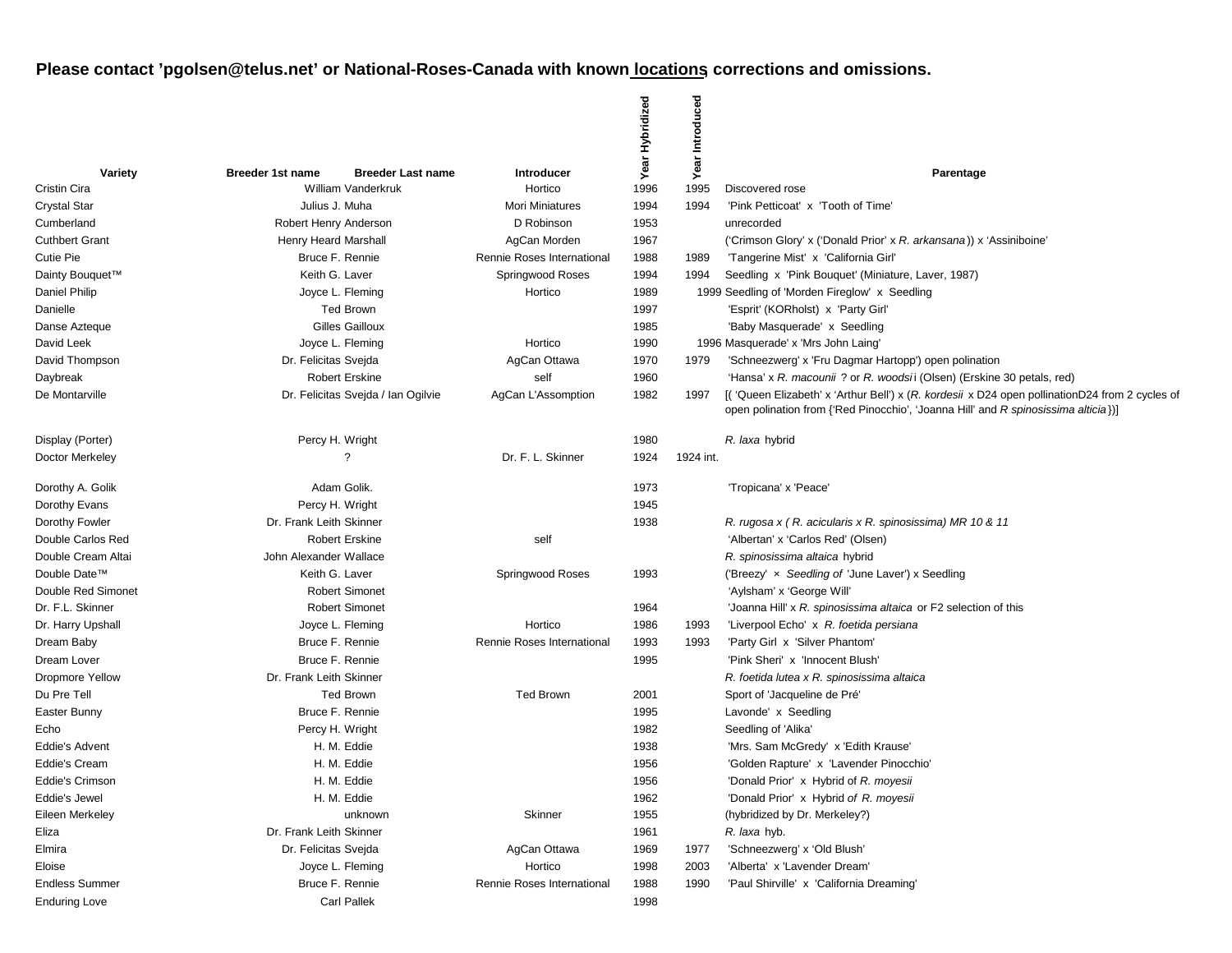|                           |                                                                   |                                    |                     | Year Hybridized | Introduced |                                                                                                                                               |
|---------------------------|-------------------------------------------------------------------|------------------------------------|---------------------|-----------------|------------|-----------------------------------------------------------------------------------------------------------------------------------------------|
| Variety                   | <b>Breeder 1st name</b>                                           | <b>Breeder Last name</b>           | <b>Introducer</b>   |                 | Year       | Parentage                                                                                                                                     |
| Enjoy                     | Keith G. Laver                                                    |                                    | Springwood Roses    | 1989            | 1990       | ('Moulin Rouge' x Seedling) x 'Party Girl'                                                                                                    |
| Erie                      |                                                                   | <b>Isabella Preston</b>            | AgCan Ottawa        | 1935            | 1946       | {'Ross Rambler' x (R. rugosa x R. eglanteria)} x open-pollinated seedling                                                                     |
| Erie Treasure             |                                                                   | C. D. Wedrick                      |                     | 1925            |            | 'Souvenir de Pierre Leperdrieux' x 'Nova Zembla'                                                                                              |
| Erin Fleming              |                                                                   | Joyce L. Fleming                   | Hortico             | 1992            | 1997       | 'Sunsation' (Hybrid Tea, Kordes, 1987) x 'Henry Kelsey'                                                                                       |
| Espoir                    |                                                                   | Gilles Gailloux                    |                     | 1984            |            | Seedling x Seedling                                                                                                                           |
| Eureka                    |                                                                   | Percy H. Wright                    |                     | 1956            |            | 'Betty Bland' x 'Ames Climber' (Ames No. 5) (Ames No. 6 acc. to WCSH 1955 [Brian Porter])<br>R. blanda x 'Ames Climber' WCSH History [Pittao] |
| Evelyn Redfern            |                                                                   | Joyce L. Fleming                   | Hortico             | 1997            | 2002       | 'Morden Fireglow' x 'Bonica' (Shrub, Meilland)                                                                                                |
| Everglo                   | Keith G. Laver                                                    |                                    |                     | 1998            |            |                                                                                                                                               |
| Exhibitionist!            |                                                                   | <b>Brad Jalbert</b>                | <b>Select Roses</b> | 2004            | 2004       | Seedling x 'Black Jade'                                                                                                                       |
| Exposé                    | James A. "Tony" Denton                                            |                                    |                     | 2001            |            | Hot Tamale' x 'Reiko'                                                                                                                         |
| F95                       | Dr. Felicitas Svejda                                              |                                    | not introduced      |                 |            | seedling of 'Martin Frobisher'                                                                                                                |
| <b>Fair Genie</b>         | Keith G. Laver                                                    |                                    | Springwood Roses    | 1988            | 1990       | 'Breezy' x 'June Laver'                                                                                                                       |
| Fairqueen                 | James A. "Tony" Denton                                            |                                    |                     | 2001            |            | 'Fairhope' x 'Behold'                                                                                                                         |
| <b>Fall Festival</b>      | Keith G. Laver                                                    |                                    | Springwood Roses    | 1997            |            | Seedling x 'Springwood Red Victor'                                                                                                            |
| <b>Fancy Potluck</b>      | Keith G. Laver                                                    |                                    | Springwood Roses    | 1998            | 1998       | Seedling x 'Antique Gold'                                                                                                                     |
| Felicity                  | Percy H. Wright                                                   |                                    |                     | 1940            |            | 'Betty Bland' (?) x R. arkansana (?)                                                                                                          |
| Félix Leclerc             | Dr. Felicitas Svejda & Claude Richer AgCan St. Jean sur Richelieu |                                    | QC                  | 1977            | 2007       | [(R. kordesii x ('Red Dawn' x 'Suxanne')open pollination] x [('Red Dawn' x 'Suzanne')open<br>pollination]                                     |
| <b>Festival Fanfare</b>   |                                                                   | Ogilvie                            |                     | 1982            |            |                                                                                                                                               |
| Fiesta Clown              | Keith G. Laver                                                    |                                    | Springwood Roses    | 1994            | 1994       | ('June Laver' x Seedling) x ('Painted Doll' x 'June Laver')                                                                                   |
| Flame Bouquet             | Keith G. Laver                                                    |                                    | Springwood Roses    | 1998            |            |                                                                                                                                               |
| <b>Flaming Potluck</b>    | Keith G. Laver                                                    |                                    | Springwood Roses    | 1995            | 1995       | Seedling x Seedling                                                                                                                           |
| <b>Flaming Sunset</b>     | H.M. and Sons Eddie                                               |                                    |                     | 1948            |            | Sport of 'McGredy's Sunset'                                                                                                                   |
| For Keeps                 |                                                                   | Hortico                            | Hortico             | 2002            |            |                                                                                                                                               |
| <b>Forever Mine</b>       |                                                                   | Bruce F. Rennie                    |                     | 1993            |            | 'Hap Renshaw' x 'Party Girl'                                                                                                                  |
| Fort George               |                                                                   | Percy H. Wright                    |                     | < 1956          |            | may be a form of R. pisocarpa [Brian Porter]& WCSH History [Pittao]                                                                           |
| Foxtrot                   |                                                                   | <b>Ted Brown</b>                   |                     | 1997            |            | 'Esprit' (KORholst) x 'Stretch Johnson'                                                                                                       |
| <b>Fragrant Carpet</b>    |                                                                   | <b>Ted Brown</b>                   |                     | 1997            |            | Seedling x Seedling                                                                                                                           |
| <b>Fragrant Morning</b>   |                                                                   | Bruce F. Rennie                    |                     | 1990            |            | 'Sunsprite' x Seedling                                                                                                                        |
| <b>Fragrant Obsession</b> |                                                                   | Bruce F. Rennie                    |                     | 1995            |            | 'Lavonde' x 'Blushing Blue'                                                                                                                   |
| Frank W. Dunlop           |                                                                   | John H. Dunlop                     | Totty               | 1919            |            | 'Mrs Charles E. Russell' x 'Mrs George Shawyer'                                                                                               |
| <b>Fringed Betty</b>      |                                                                   | <b>Robert Erskine</b>              |                     |                 |            | 'Wasagaming' x 'Betty Bugnet'                                                                                                                 |
| Frontenac                 |                                                                   | Dr. Felicitas Svejda / Ian Ogilvie | AgCan L'Assomption  | 1981            | 1993       | [('Queen Elizabeth' x 'Author Bell') x ('Dbl Res Simonet' x 'von Scharnhorst')] x 'Felix Leclerc'                                             |
| <b>Gary Michael</b>       |                                                                   | <b>Brad Jalbert</b>                |                     | 2004            |            | 'Sandlewood' x 'Sexy Rexy'                                                                                                                    |
| Gay Centennial            |                                                                   | Ed. Robinson                       |                     | 1972            |            | R. gallica x 'Suzanne'                                                                                                                        |
| George Vancouver          |                                                                   | Dr. Felicitas Sveida / Ian Ogilvie | AgCan L'Assomption  | 1983            | 1995       | L83 x breeding line E10. E10 derived from L15 x Champlaine. L15 derived from (R. kordesii x<br>seeding ('Red Dawn' x 'Suzanne')               |
| George Will               | Dr. Frank Leith Skinner                                           |                                    | self                | 1939            |            | (R. rugosa x R. acicularis) x 'Gruss an Teplitz'                                                                                              |
| Gerda Hnatyshyn           |                                                                   | <b>Brad Jalbert</b>                |                     | 2004            |            | 'Pristine' (Hybrid Tea, Warriner 1978) x 'New Zealand'                                                                                        |
| Girl Guide                |                                                                   | George Hepworth                    |                     |                 |            |                                                                                                                                               |
| Gleam                     |                                                                   | <b>Robert Erskine</b>              | self                | 1999            |            | 'Will Alderman' x 'Marie Bugnet'                                                                                                              |
| Glee                      |                                                                   | Joyce L. Fleming                   | Hortico             | 1999            | 2003       | Red Hot' x 'Lavender Friendship'                                                                                                              |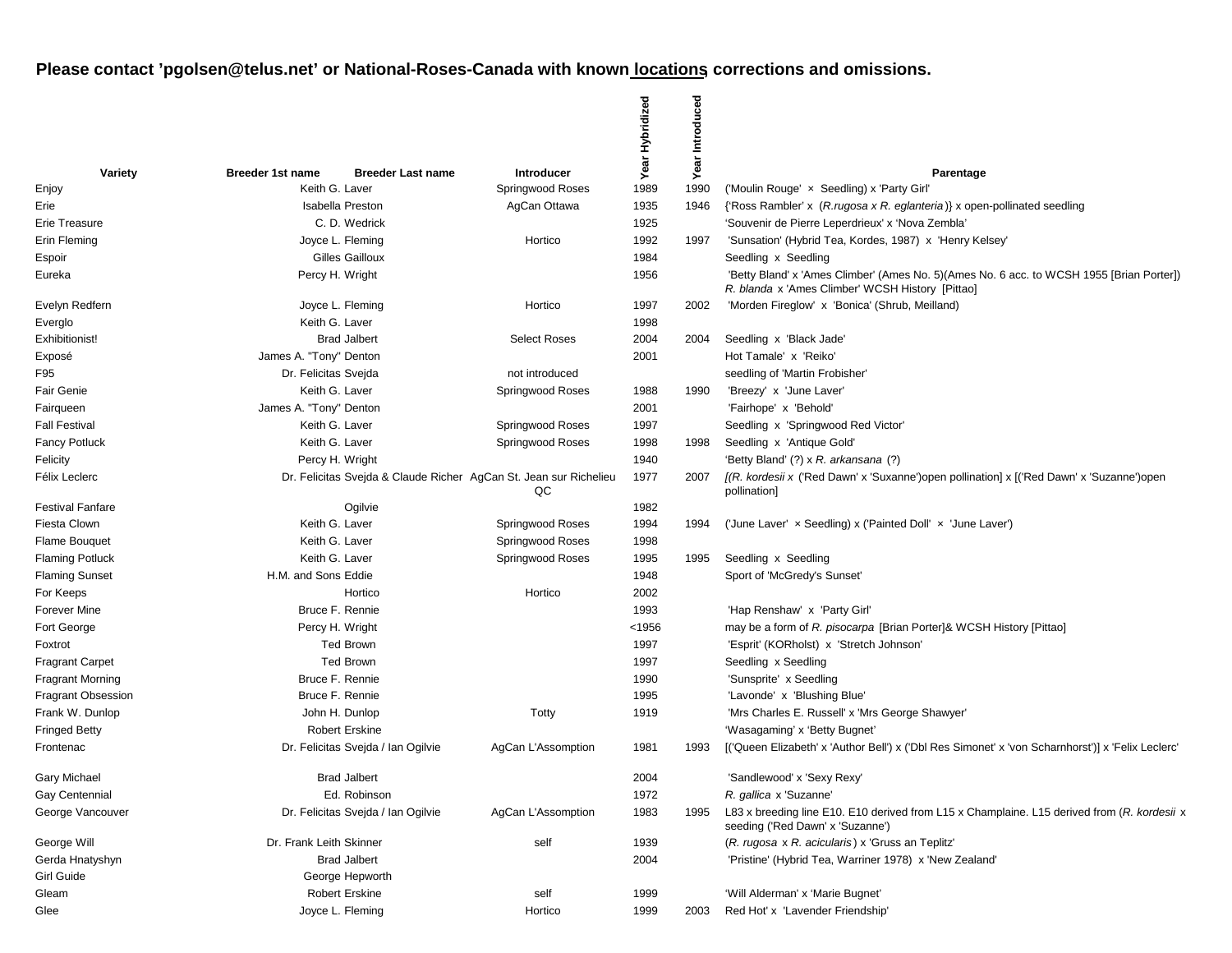|                       |                          |                          |                            | Year Hybridized | Introduced |                                                                                                                                                                                                                                                                                                                                                   |
|-----------------------|--------------------------|--------------------------|----------------------------|-----------------|------------|---------------------------------------------------------------------------------------------------------------------------------------------------------------------------------------------------------------------------------------------------------------------------------------------------------------------------------------------------|
| Variety               | <b>Breeder 1st name</b>  | <b>Breeder Last name</b> | <b>Introducer</b>          |                 | Year       | Parentage                                                                                                                                                                                                                                                                                                                                         |
| Glowing Amber         |                          | George Mander            | <b>Select Roses</b>        | 1996            | 1996       | 'June Laver' x 'Rubies 'n' Pearls'                                                                                                                                                                                                                                                                                                                |
| <b>Glowing Petals</b> |                          | George Mander            | <b>Select Roses</b>        | 1996            |            | 'June Laver' x 'Rubies 'n' Pearls'                                                                                                                                                                                                                                                                                                                |
| Going for the Gold    |                          | <b>Ted Brown</b>         |                            | 2001            | 2004       | Seedling x Seedling                                                                                                                                                                                                                                                                                                                               |
| Gold Mine             | Keith G. Laver           |                          |                            | 1984            |            | 'Rise 'n' Shine' x Seedling                                                                                                                                                                                                                                                                                                                       |
| Golden Altai          | Percy H. Wright          |                          | self                       | 1943            |            | R. spinsissima altaica x 'Harison's Yellow'                                                                                                                                                                                                                                                                                                       |
| Golden Beryl          |                          | George Mander            | <b>Select Roses</b>        | 1995            | 1995       | 'June Laver' x 'Potluck Gold'                                                                                                                                                                                                                                                                                                                     |
| Golden Promise        | Keith G. Laver           |                          | Springwood Roses           | 1992            |            | 'June Laver' x 'Potluck Gold'                                                                                                                                                                                                                                                                                                                     |
| Golden Silence        | Bruce F. Rennie          |                          | Rennie Roses International | 1995            | 1995       | Seedling x 'Swonderful'                                                                                                                                                                                                                                                                                                                           |
| Golden Topas          |                          | George Mander            | <b>Select Roses</b>        | 1995            | 1995       | 'June Laver' x 'Rubies 'n' Pearls'                                                                                                                                                                                                                                                                                                                |
| Gordon Eddie          | H.M. and Sons Eddie      |                          |                            | 1949            |            | 'Royal Visit' x 'Cynthia Brooke'                                                                                                                                                                                                                                                                                                                  |
| Grace                 | Dr. William F. Saunders  |                          | AgCan Ottawa               | 1926            | 1932       | R. rugosa x 'Harison's Yellow' (R. Harisonii)                                                                                                                                                                                                                                                                                                     |
| Grace Bland           | Percy H. Wright          |                          |                            | 1950            |            | R. blanda x 'Betty Bland' WCSH History [Pittao]                                                                                                                                                                                                                                                                                                   |
| <b>Graduation Day</b> |                          | <b>Brad Jalbert</b>      |                            | 2004            |            | 'Thelma's Glory' x 'Sexy Rexy'                                                                                                                                                                                                                                                                                                                    |
| Grandpa Alex          | Bruce F. Rennie          |                          |                            | 1995            |            | 'Hap Renshaw' x 'Summer Scent'                                                                                                                                                                                                                                                                                                                    |
| Grannie's Rose        |                          | unknown                  |                            |                 |            | Old Damask rose                                                                                                                                                                                                                                                                                                                                   |
| Gypsy Lady            |                          | Hortico                  | Hortice                    | 1995            |            |                                                                                                                                                                                                                                                                                                                                                   |
| Haidee                | Dr. Frank Leith Skinner  |                          | self                       | 1953            |            | R. laxa x R. spinosissima seedling                                                                                                                                                                                                                                                                                                                |
| Haleakala             | George Mander            |                          | <b>Select Roses</b>        | 1996            | 1996       | 'Rubies 'n' Pearls' x 'June Laver'                                                                                                                                                                                                                                                                                                                |
| Halkirk               | <b>Walter Schowalter</b> |                          |                            | ca. 1966        |            | R. acicularis hybrid                                                                                                                                                                                                                                                                                                                              |
| Hambleden             |                          | <b>Ted Brown</b>         |                            | 2000            |            |                                                                                                                                                                                                                                                                                                                                                   |
| Hannah Brown          |                          | <b>Ted Brown</b>         |                            | 2001            |            | 'Luis Desamero' x 'Shadow Dancer'                                                                                                                                                                                                                                                                                                                 |
| Hansette              | Percy H. Wright          |                          |                            | 1938            |            | 'Hansa' x R. rubrifolia x (R. setigera)                                                                                                                                                                                                                                                                                                           |
| Hap Renshaw           | Bruce F. Rennie          |                          |                            | 1991            |            | 'Party Girl' x 'Lavonde'                                                                                                                                                                                                                                                                                                                          |
| Hardy Salmon          | Percy H. Wright          |                          |                            | 1940            |            | 'Harison's Yellow' x R. macounii (or R. acicularis?)                                                                                                                                                                                                                                                                                              |
| Haris                 |                          | <b>Robert Erskine</b>    |                            |                 |            | seedling from 'Harison's Yellow' x R. acicularis [S Holmes] derived from 'Harison's Yellow'<br>[Brian Porter] Scotch Rose and Cinnamon group [Phillips/ Migneault]                                                                                                                                                                                |
| Harison's Hardy       | Percy H. Wright          |                          |                            | 1943            |            | R. spinosissima altaica x 'Harison's Yellow' or R. spinosissima altaica x ((R. macounii x R.<br>acicularis) x 'Harison's Yellow') - P. Wright pers. corresp. 12/13/68 [Pittao]                                                                                                                                                                    |
| Harison's Profuse     |                          | Stephen Hamblin          | Percy H. Wright            | 1936            |            | seedling of 'Harison's Yellow'                                                                                                                                                                                                                                                                                                                    |
| Harison's Single      | Percy H. Wright          |                          |                            | 1945            |            | R. spinosissima altaica x 'Harison's Yellow'                                                                                                                                                                                                                                                                                                      |
| Harvest Sun           |                          | Ted Brown                |                            | 1997            |            | 'Esprit' (KORholst) x 'Mountbatten'                                                                                                                                                                                                                                                                                                               |
| Hayter                |                          | <b>Walter Schowalter</b> |                            | ca. 1966        |            | R. arkansana hybrid                                                                                                                                                                                                                                                                                                                               |
| Hazeldean             | Percy H. Wright          |                          | self                       | 1948            |            | R. spinosissima altaica x 'Persian Yellow' [Phillips/Migneault][WCSH 1978] OR 'Harison's<br>Yellow' [Fillmore, Roscoe] Numerous references in P.W.'s correspondence to W Schowalter<br>indicates that the cross was 'Persian Yellow' [Pittao] See also 1942? Kinnikinnick Vol 4 #2<br>P.48 for another confirmation for 'Persian Yellow' [Pittao] |
| Heartstrings          |                          | <b>Ted Brown</b>         |                            | 1997            |            | 'Esprit' (KORholst) x *Seedling                                                                                                                                                                                                                                                                                                                   |
| Heaven Scent Pink     |                          | <b>Brad Jalbert</b>      | <b>Select Roses</b>        | 1996            | 1997       | 'Rise 'n' Shine' x 'Rosemary Harkness'                                                                                                                                                                                                                                                                                                            |
| Helen Bland           | Percy H. Wright          |                          | self                       | 1950            |            | R. blanda from St. Hilaire, QC x 'Betty Bland'                                                                                                                                                                                                                                                                                                    |
| Henry Hudson          | Dr. Felicitas Sveida     |                          | AgCan Ottawa               | 1966            | 1979       | 2 cycles of open pollination of R. rugosa 'Schneezwerg'                                                                                                                                                                                                                                                                                           |
| Henry Kelsey          | Dr. Felicitas Svejda     |                          | AgCan Ottawa               | 1984            | 1986       | R. kordesii x seedling of D2 obtained from 2 cycles of open polination from ('Red Pinocchio' x<br>'Joanna Hill') x Rosa spinosissima altaica)                                                                                                                                                                                                     |
| Honey Rea             |                          | Concord Floral Co        |                            | 1973            |            |                                                                                                                                                                                                                                                                                                                                                   |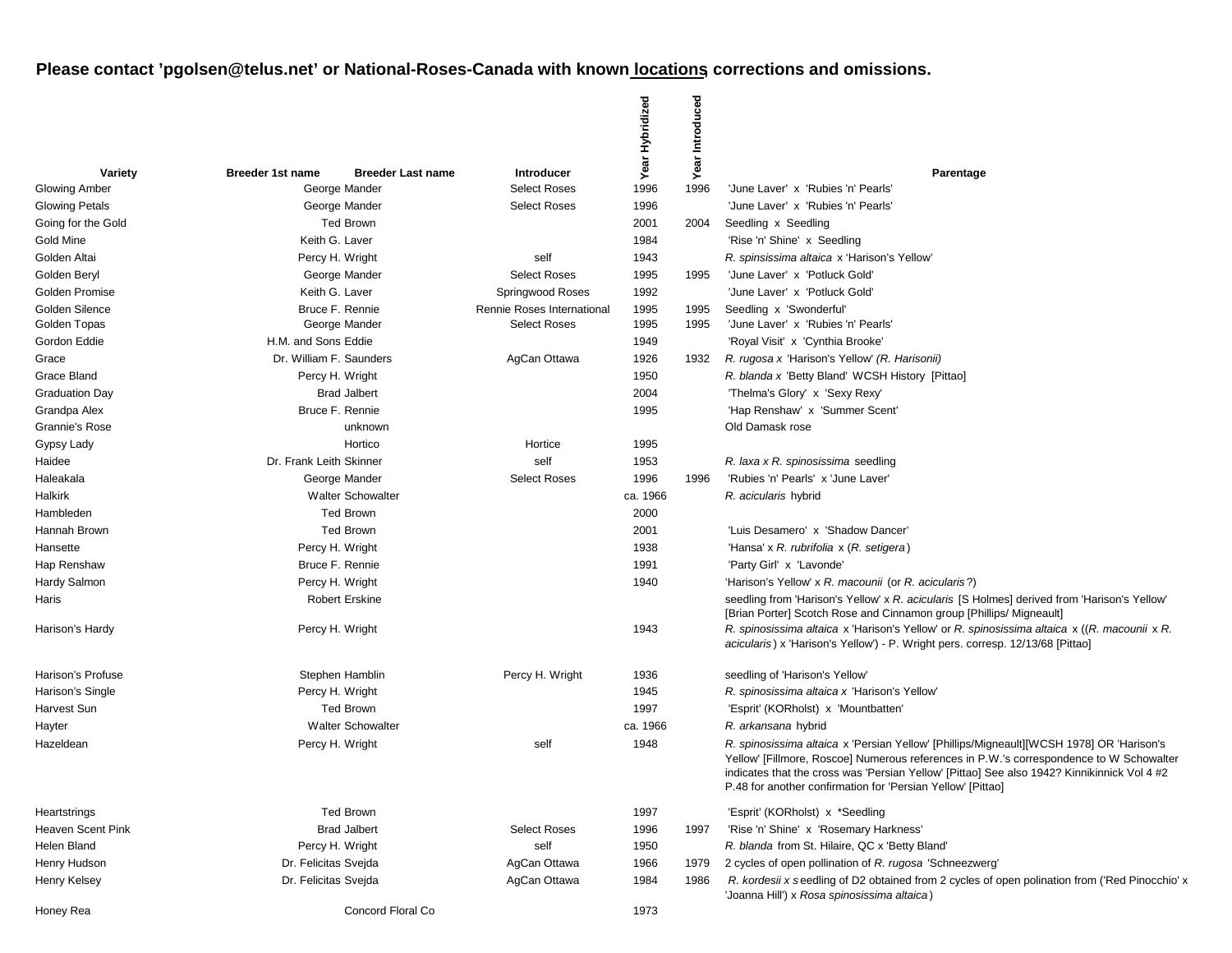|                         |                                                     |                            | Year Hybridized | Introduced |                                                                                                                                                                                    |
|-------------------------|-----------------------------------------------------|----------------------------|-----------------|------------|------------------------------------------------------------------------------------------------------------------------------------------------------------------------------------|
| Variety                 | <b>Breeder 1st name</b><br><b>Breeder Last name</b> | Introducer                 |                 | Year       | Parentage                                                                                                                                                                          |
| Hope for Humanity       | Lynn M. Collicutt                                   | AgCan Morden               | 1995            |            | complex hyb. of 'Prairie Princess', 'Morden Amorette', 'Morden Cardinette', R.rugosa, R.<br>arkansana                                                                              |
| Hugh Skinner            | Paul Olsen-B.C.                                     |                            | 2004            |            | 'Ottawa' x R. wichuriana                                                                                                                                                           |
| Huron                   | <b>Isabella Preston</b>                             | AgCan Ottawa               | 1935            | 1946       | R. cinnamomea x R. spinosissima var. 'Pythagoras'                                                                                                                                  |
| <b>Huron Sunset</b>     | Bruce F. Rennie                                     | Rennie Roses International | 1990            |            | 'Party Girl' x 'Golden Rule'                                                                                                                                                       |
| Huxley                  | <b>Walter Schowalter</b>                            |                            | ca. 1966        |            | likely a wild rose                                                                                                                                                                 |
| <b>Ice Princess</b>     | Keith G. Laver                                      | Springwood Roses           | 1983            |            | Seedling x 'Lemon Delight'                                                                                                                                                         |
| Imagine                 | Bruce F. Rennie                                     |                            | 1995            |            | 'Forever Mine' x 'Pink Sheri'                                                                                                                                                      |
| Indian Head             | Norman M. Ross                                      | Wright, Percy H.           | < 1941          |            |                                                                                                                                                                                    |
| Ingrid                  | George Mander                                       | Hortico & Select Roses     | 2005            | 2005       | 'Hot Tamale' x 'Rubies 'n' Pearls'                                                                                                                                                 |
| Ingrid Mander-Fuchs     | George Mander                                       | <b>Select Roses</b>        | 2003            | 2004       | 'June Laver' x 'Rubies 'n' Pearls'                                                                                                                                                 |
| <b>Innocent Blush</b>   | Bruce F. Rennie                                     |                            | 1989            |            | 'Paul Shirville' x 'Party Girl'                                                                                                                                                    |
| lode                    | Schloen                                             |                            | 1974            |            | 'Lichterloh' x 'Red Pinocchio'                                                                                                                                                     |
| <i><b>Iroquois</b></i>  | <b>Isabella Preston</b>                             | AgCan Ottawa               | 1923            | 1932       | R. cinnamomea x R. spinosissima var. 'Pythagoras' MR 10 & 11 reverse cross [B Porter]                                                                                              |
| Isa Murdock             | Dr. Frank Leith Skinner                             | self                       | 1953            |            | R. spinosissima altaica x R. spinosissima cv.                                                                                                                                      |
| <b>Isabella Skinner</b> | Dr. Frank Leith Skinner                             | self                       | 1964            |            | (R. laxa x tea rose) x R. floribunda seedling.                                                                                                                                     |
| Isabel's Jewel          | Bruce F. Rennie                                     |                            | 1995            |            | 'Forever Mine' x 'Fragrant Morning'                                                                                                                                                |
| <b>Ivory Festival</b>   | Keith G. Laver                                      | Springwood Roses           | 1997            |            | Seedling x 'Living Bouquet'                                                                                                                                                        |
| J.P. Connell            | Dr. Felicitas Svejda                                | AgCan Ottawa               | 1973            | 1986       | 'Arthur Bell' x open pollinated seedling of 'Von Scharnhorst'                                                                                                                      |
| J5                      | Henry Marshall                                      |                            |                 |            | Rosa spinossimma hybrid, { 'White Bouquet' x (Rosa arkansana x 'Assiniboine)} x 'Hazeldean'                                                                                        |
| Jane Rogers             | George Mander                                       |                            | 1991            |            | 'Fragrant Cloud' x 'Diamond Jubilee'                                                                                                                                               |
| Janet A. Wood           | <b>Brad Jalbert</b>                                 |                            | 2001            |            | 'Anna Ford' x 'Ballerina' (Hybrid Musk, Bentall, 1937)                                                                                                                             |
| Janet Carnochan         | <b>Carl Pallek</b>                                  |                            | 1995            |            | 'Sport of 'Silverado'                                                                                                                                                              |
| Jean                    | <b>Robert Simonet</b>                               |                            |                 |            | ('Joanna Hill' x R. spinosissima altaica) x 'Hazeldean'                                                                                                                            |
| Jeanie                  | H.M. and Sons Eddie                                 |                            | 1959            |            | Condesa de Sástago' x 'Madame Edmond Labbé'                                                                                                                                        |
| Jennie Buchart          | George Hepwoth                                      |                            | < 1990          |            |                                                                                                                                                                                    |
| Jennifer                | Percy H. Wright                                     |                            | < 1954          |            | probably 'Hansa' x 'Hansen's Hedge' (R. laxa 'Retzius') (P. Wright in rose cat.) [Pittao]                                                                                          |
| Jens Munk               | Dr. Felicitas Svejda                                | AgCan Ottawa               | 1964            | 1979       | Schneezwerg' x 'Fru Dagmar Hartopp'                                                                                                                                                |
| Jerry Wade              | Larry Lougheed                                      |                            | 1988            |            | 'Pink Favourite' x 'Snowdance' (Floribunda, De Ruiter, 1971)                                                                                                                       |
| Jessica Lauren          | Joanne Baskerville                                  |                            | 2000            |            | Hybrid R. rugosa                                                                                                                                                                   |
| Jessie Anderson         | Dr. Frank Leith Skinner                             |                            | 1964            |            | China hyb. x 'Alphonse de Lavelle' (probably Hyb. perpetual: 'Souvenir d'Alphonse Lavallée')                                                                                       |
| Jim Lounsbery           | Joyce L. Fleming                                    | Hortico                    | 1990            | 1995       | 'Liverpool Echo' x R. virginiana                                                                                                                                                   |
| Joan Yeomans            | <b>Brad Jalbert</b>                                 |                            |                 |            |                                                                                                                                                                                    |
| Joanne's Wedding        | James A. "Tony" Denton                              |                            | 2004            |            | 'Fairhope' x 'Kristin'                                                                                                                                                             |
| Joe Ganda               | <b>Walter Schowalter</b>                            |                            | ca. 1966        |            | R. arkansana hybrid                                                                                                                                                                |
| John A. Allison         | Adam Golik                                          | Schloen                    | 1973            |            | 'Queen Elizabeth' x 'Montezuma' (Grandiflora, Swim, 1955)                                                                                                                          |
| John Allen              | John Allen                                          | Wright                     | 1944            |            | double sport of unknown (R. suffulta?) R. arkansana [Brian Porter] MR XI says R. suffulta in<br>description but in species lists refers R. suffulta to R. arkansana [Brian Porter] |
| John Cabot              | Dr. Felicitas Svejda                                | AgCan Ottawa               | 1969            | 1977       | R. kordesii x ('Masquerade'x R. laxa) open polination                                                                                                                              |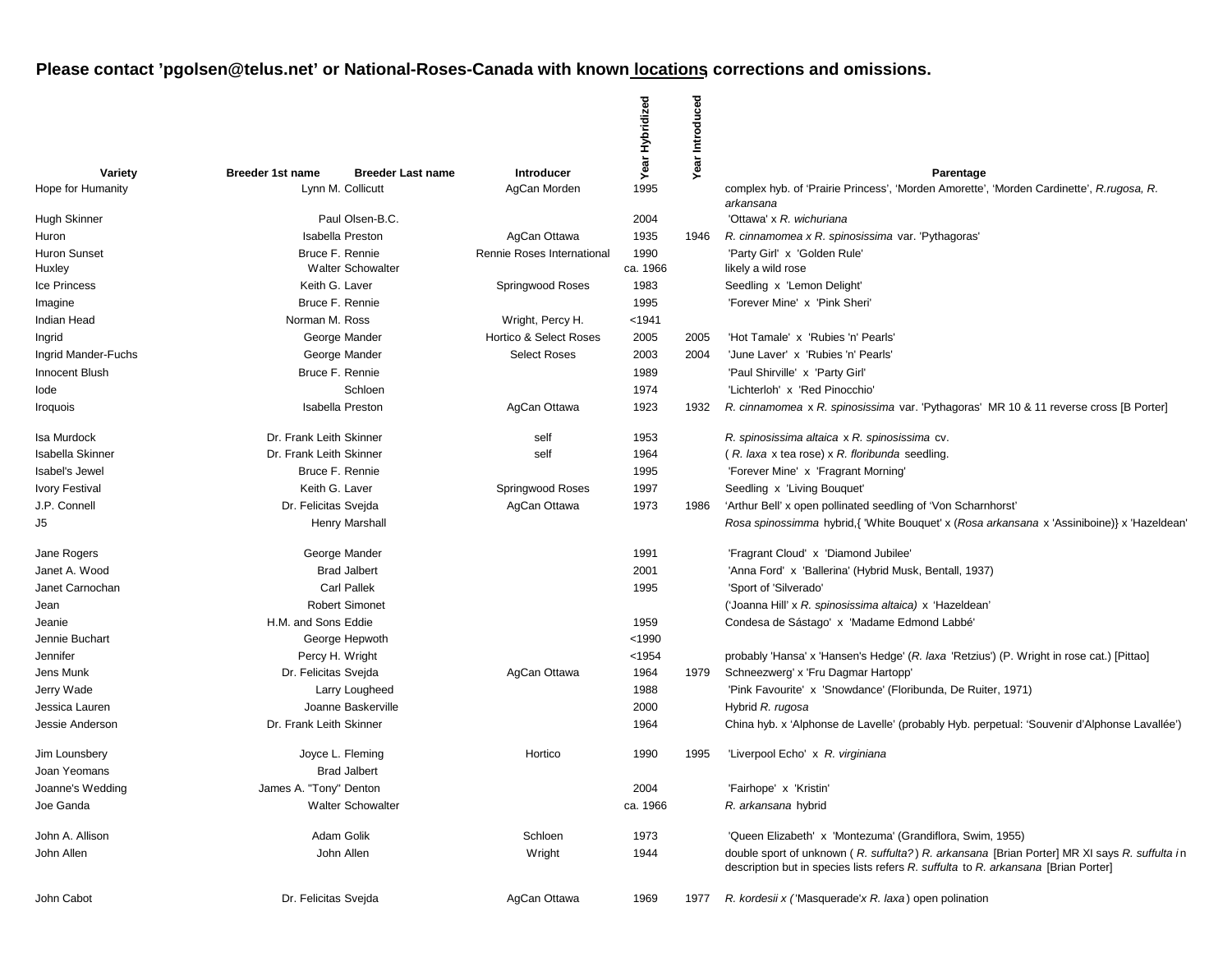|                           |                                                     |                            | Year Hybridized   | Introduced |                                                                                                                                                                                                                                      |
|---------------------------|-----------------------------------------------------|----------------------------|-------------------|------------|--------------------------------------------------------------------------------------------------------------------------------------------------------------------------------------------------------------------------------------|
| Variety                   | <b>Breeder 1st name</b><br><b>Breeder Last name</b> | Introducer                 |                   | Year       | Parentage                                                                                                                                                                                                                            |
| John Davis                | Dr. Felicitas Svejda                                | AgCan Ottawa               | 1977              | 1986       | open pollonation of a seedling from R. kordesii x ('Red Dawn' x 'Suzanne')                                                                                                                                                           |
| John Franklin             | Dr. Felicitas Svejda                                | AgCan Ottawa               | 1970              | 1979       | 'Lili Marlene' x {['Red Pinocchio' x( 'Joanna Hill' x Rosa Spinosissima altaica)open<br>pollination]open pollination}                                                                                                                |
| John McNab                | Dr. Frank Leith Skinner                             | self                       | 1932              |            | R. rugosa kamtchatica x R. beggeriana                                                                                                                                                                                                |
| John Wallace              | Percy H. Wright                                     |                            | 1971?             |            | Parentage unknown but P. Wright observed that it possessed R. gallica characteristics [Brian<br>Porter] Reported in WCSH Proceedings 1971 [Brian Porter]                                                                             |
| Joyce Robinson            | Archie Selwood                                      | Rosecroft                  | 1945              |            | Sport of 'Rose Berkley'                                                                                                                                                                                                              |
| Joyride                   | Bruce F. Rennie                                     | Rennie Roses International | 1995              |            |                                                                                                                                                                                                                                      |
| Judy                      | <b>Walter Schowalter</b>                            |                            | ca. 1960          |            | open pollinated Rosa gallica selection                                                                                                                                                                                               |
| Julia Bugnet              | Georges Bugnet                                      | self                       | $<$ 1960,<br>1930 |            | R. rugosa plena x R. acicularis ('Martha Bugnet' x complex cross including 'Blanc Double de<br>Coubert', 'Rosa mundi', 'Ellen Poulsen', 'FJ Grootendorst' - [Brian Porter])                                                          |
| Julie's Choice            | Bruce F. Rennie                                     | Rennie Roses International | 1990              |            | Seedling x Seedling                                                                                                                                                                                                                  |
| June Laver                | Keith G. Laver                                      | Springwood Roses           | 1987              |            | 'Helmut Schmidt' x 'Gold Mine' (Registration withdrawn)                                                                                                                                                                              |
| Justa Little Goofy        | Bruce F. Rennie                                     | Rennie Roses International | 1992              |            | Seedling x Seedling                                                                                                                                                                                                                  |
| Kaitlyn Ainsley           | Joanne Baskerville                                  |                            | 1998              |            | 'Fru Dagmar Hastrup' x 'Roseraie de l'Haÿ'                                                                                                                                                                                           |
| Kakwa                     | John Alexander Wallace                              | AgCan Beaverlodge          | 1973              |            | ?open pollination of R. spinosissima var. hispida                                                                                                                                                                                    |
| Karen                     | Dr. Frank Leith Skinner                             |                            | 1964              |            | R. primulina x R. spinosissima c.v. (dbl. white)                                                                                                                                                                                     |
| Kathy Wade                | Larry Lougheed                                      |                            | 1990              |            | 'Summer Fashion' x 'Snowdance' (Floribunda, De Ruiter, 1971)                                                                                                                                                                         |
| Kayli Joy                 | <b>Ted Brown</b>                                    |                            | 2001              |            | 'Luis Desamero' x 'Hot Tamale'                                                                                                                                                                                                       |
| Keewatin                  | Paul Olsen-B.C.                                     |                            | 2001              | 2001       | 'Henry Hudson' x 'Henry Hudson'                                                                                                                                                                                                      |
| Kilwinning                | Percy H. Wright                                     | Porter                     | 1948              | 1967       | R. spinosissima altaica x 'Persian Yellow' [Phillips/Migneault] OR 'Harison's Yellow' [Fillmore,<br>Roscoe], Numerous references in P.W.'s corres-pondence to W Schowalter indicates that the<br>cross was 'Persian Yellow' [Pittao] |
| King J                    | Joyce L. Fleming                                    | Hortico                    | 1989              | 1996       | R. rugosa alba x 'Assiniboine'                                                                                                                                                                                                       |
| King Tut (LAVtrek)        | Keith G. Laver                                      | Springwood Roses           | 1989              |            | 'June Laver' x 'Genevieve' (Miniature, Saville, 1982)                                                                                                                                                                                |
| Kinistino                 | <b>Robert Erskine</b>                               |                            |                   |            | 'Aurora' (R. acicularis) x 'Leafland Glow' (R. acicularis)                                                                                                                                                                           |
| L83                       | Dr. Felicitas Svejda                                | AgCan Ottawa               | 1975              | 1086       | R. kordesii x ('Max Graf' seedling from 2 cycles of open pollination)                                                                                                                                                                |
| Lac La Nonne              | Georges Bugnet                                      | Wright                     | 1950              | 1950       | R. rugosa plena [MR X] [rubra plena - [Olsen](or 'Hansa'?) x R. acicularis [Phillips/Mignault];                                                                                                                                      |
| Lac Majeau                | Georges Bugnet                                      | Porter                     | < 1984            |            | hybrid rugosa                                                                                                                                                                                                                        |
| <b>Lambert Closse</b>     | Dr. Felicitas Svejda / Ian Ogilvie                  | AgCan L'Assomption         | 1983              | 1994       | 'Arthur Bell' x 'John Davis'                                                                                                                                                                                                         |
| Langford                  | Isabella Preston                                    | AgCan Ottawa               | 1930              | 1935       | R. setigera x R. polyantha 'Annchen Müller'                                                                                                                                                                                          |
| Larry Burnett             | Dr. Frank Leith Skinner                             |                            | 1925              |            | R. acicularis x R. spinosissima                                                                                                                                                                                                      |
| Larry's Surprize          | Bruce F. Rennie                                     | Rennie Roses International | 1990              | 1991       | 'Golden Rule' x 'Rise 'n' Shine'                                                                                                                                                                                                     |
| Lavande                   | Bruce F. Rennie                                     |                            |                   |            |                                                                                                                                                                                                                                      |
| <b>Leafland Glow</b>      | <b>Robert Erskine</b>                               | self                       |                   |            | R. acicularis (with 1-9 extra petals)                                                                                                                                                                                                |
| Leafland Hedge            | <b>Robert Erskine</b>                               |                            |                   |            | seedling of 'Suzanne'                                                                                                                                                                                                                |
| Leafland Jewel            | <b>Robert Erskine</b>                               |                            |                   |            | 1963 ca R. macounii hybrid [Phillips/Migneault] seedling of 'Athabasca' [MR X] 'Athabasca' x R.<br>woodsii [Holmes]                                                                                                                  |
| <b>Leafland Perpetual</b> | <b>Robert Erskine</b>                               | self                       |                   |            | 1954 > 'Will Alderman' x 'Marie Bugnet'                                                                                                                                                                                              |
| Leda                      | Dr. Frank Leith Skinner                             |                            | 1960              |            | R. laxa hyb.                                                                                                                                                                                                                         |
| Lemon Bouquet             | Keith G. Laver                                      | Springwood Roses           | 1998              |            |                                                                                                                                                                                                                                      |
| Lemon Swirl               | Bruce F. Rennie                                     | Rennie Roses International | 1992              |            | Seedling x 'Sunsprite'                                                                                                                                                                                                               |
| Len Gallagher             | <b>Brad Jalbert</b>                                 |                            | 2004              |            | 'Sachet' x 'Pinstripe'                                                                                                                                                                                                               |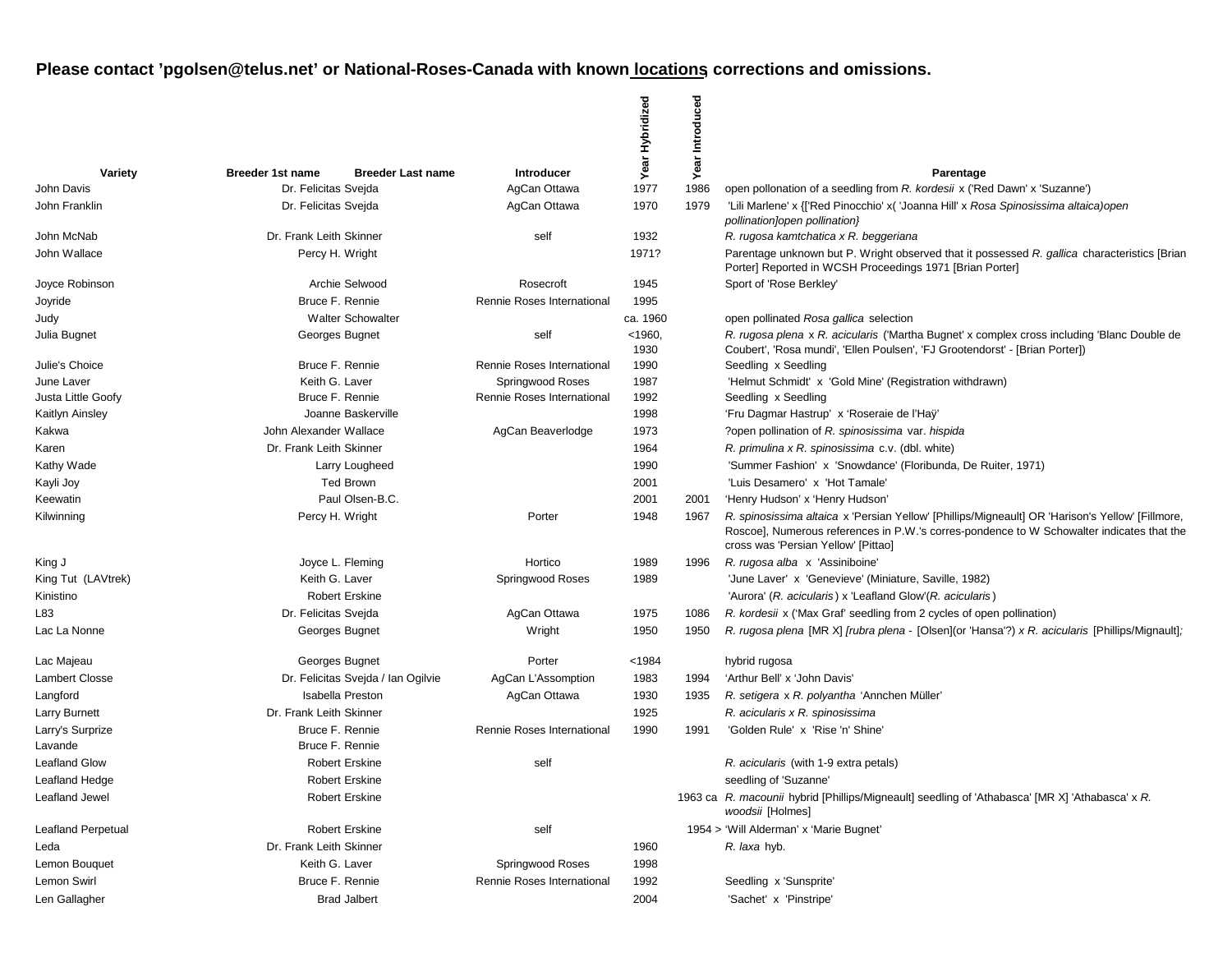|                              |                         |                                    |                            | Year Hybridized | Year Introduced |                                                                                                                                                                                                                                                                                                              |
|------------------------------|-------------------------|------------------------------------|----------------------------|-----------------|-----------------|--------------------------------------------------------------------------------------------------------------------------------------------------------------------------------------------------------------------------------------------------------------------------------------------------------------|
| Variety                      | <b>Breeder 1st name</b> | <b>Breeder Last name</b>           | <b>Introducer</b>          |                 |                 | Parentage                                                                                                                                                                                                                                                                                                    |
| Leslie                       | Percy H. Wright         |                                    |                            | 1978            |                 | A descendent of 'Gruss an Teplitz' x (R. laxa x R. gallica) (P. Wright corresp. To W.<br>Schowalter 8/30/70)[Pittao]                                                                                                                                                                                         |
| Leslie's Sister              | Percy H. Wright         |                                    |                            | 1978            |                 | unknown                                                                                                                                                                                                                                                                                                      |
| Lipsmacker                   |                         | <b>Brad Jalbert</b>                | <b>Select Roses</b>        | 2002            |                 |                                                                                                                                                                                                                                                                                                              |
| <b>Little Betty</b>          |                         | Percy H. Wright                    |                            | 1940            |                 | Betty Bland' x semi (R. laxa, Retz.) (collected Semiplatatinski, Siberia 1913 by Dr. Neils E.<br>Hansen, Ames Iowa) [Phillips/Migneault] OR 'Betty Bland' x R. nitida [Olsen][MR X]; 'Betty<br>Bland' x R. arkansana acc. to G. Buck [Brian Porter] 'Betty Bland' x 'Hansen's Semi' WCSH<br>History [Pittao] |
| <b>Little Charmer</b>        |                         | <b>Robert Erskine</b>              |                            |                 |                 | hybrid of R. rugosa and a wild rose [Holmes] I do not know the parentage (R. Erskine in pers.<br>corresp. To W. Schowalter 11/16/68)[Pittao]                                                                                                                                                                 |
| Little Tyke                  |                         | Bruce F. Rennie                    | Rennie Roses International | 1986            | 1986            | 'Julie Ann' x 'Red Love'                                                                                                                                                                                                                                                                                     |
| Living Bouquet               | Keith G. Laver          |                                    | Springwood Roses           | 1991            | 1991            | Loving Touch' x ('Dorola' x 'Genevieve' (Miniature, Saville, 1982))                                                                                                                                                                                                                                          |
| Living Coral                 |                         | Adam Golik.                        | Dynarose                   | 1974            |                 | 'Queen of Bermuda' x 'Tropicana'                                                                                                                                                                                                                                                                             |
| Loch Lomond                  |                         | Percy H. Wright                    |                            | 1945            |                 | R. spinosissima altaica x 'Harison's Yellow' (WCSH History & Percy's rose cataloque [Pittao])                                                                                                                                                                                                                |
| Louis Jolliet                |                         | Dr. Felicitas Svejda / Ian Ogilvie | AgCan L'Assomption         | 1984            | 1991            | climber; L83, a R. kordesii line x R. kordesii x 'Red Dawn' x 'Suzanne' x 'Champlain'                                                                                                                                                                                                                        |
| Louis Riel                   |                         | Stanley Zubrowski                  |                            | 1995            |                 | R. glauca hybrid, MR 11 says R. glauca x R. spinosissima altaica                                                                                                                                                                                                                                             |
| Louise Bugnet                |                         | Georges Bugnet                     | self                       | <1960           |                 | hybrid rugosa                                                                                                                                                                                                                                                                                                |
| Lucasia                      |                         | <b>Isabella Preston</b>            |                            | ?               |                 | open pollinated seedling of Harison's Yellow' (R. Harisonii)                                                                                                                                                                                                                                                 |
| Luluette                     |                         | C. & H. Fischer                    | Alpenflora                 | 1986            |                 | Fairy Moss' x 'Fairy Moss'                                                                                                                                                                                                                                                                                   |
| Luv Ya                       | Julius J. Muha          |                                    |                            | 1998            |                 |                                                                                                                                                                                                                                                                                                              |
| Mackenzie Rose               |                         | Larry Lougheed                     |                            | 1989            |                 | Pristine' (Hybrid Tea, Warriner 1978) x 'Admiral Rodney'                                                                                                                                                                                                                                                     |
| Madeleine Bugnet             |                         | Georges Bugnet                     | Porter?                    | 1961            |                 | hybrid rugosa 'Martha Bugnet'(?) x complex hybrid [Brian Porter]                                                                                                                                                                                                                                             |
| Madeline's Choice            |                         | <b>Robert Erskine</b>              |                            |                 |                 | open pollinated seedling of R. spinosissima altaica                                                                                                                                                                                                                                                          |
| Madge                        |                         | Percy H. Wright                    |                            | 1978            |                 | R. spinosissima altaica x 'Harison's Yellow' (WCSH History & Percy's rose catalogue [Pittao])                                                                                                                                                                                                                |
| Magic Touch                  |                         | Adam Golik.                        | Dynarose                   | 1974            |                 | 'Tropicana' x 'Queen of Bermuda'                                                                                                                                                                                                                                                                             |
| Maiden's Blush               |                         | unknown                            |                            | 1955            |                 | Tetonkaha' x 'Pink Pearl' CRL say's "which one"                                                                                                                                                                                                                                                              |
| Malcolm Scott                |                         | <b>Ted Brown</b>                   |                            | 2000            |                 |                                                                                                                                                                                                                                                                                                              |
| Mandarin Silk                | James A. "Tony" Denton  |                                    |                            | 2005            | 2006            | 'Hot Tamale' x 'June Laver'                                                                                                                                                                                                                                                                                  |
| Mander's Orange Dream        |                         | George Mander                      | Hortico                    |                 |                 |                                                                                                                                                                                                                                                                                                              |
| Mandryka                     | Dr. Casmir              | Paul Mekdeci<br>Olsen              | Hortico                    | 1992            |                 | unknown                                                                                                                                                                                                                                                                                                      |
| MANIissa                     |                         | George Mander                      |                            | 1991            |                 | 'Morgengruss' x 'Whisky Mac'                                                                                                                                                                                                                                                                                 |
| <b>MANprincess</b>           |                         | George Mander                      |                            | 1991            |                 | ('Tiffany' x 'Pascali') x 'Super Sun'                                                                                                                                                                                                                                                                        |
| MANpurple<br>Margaret Denton |                         | George Mander                      |                            | 1991<br>2003    |                 | 'Mount Shasta' x 'Super Sun'                                                                                                                                                                                                                                                                                 |
| Margaret Fleming             | James A. "Tony" Denton  | Joyce L. Fleming                   | Hortico                    | 1989            | 1995            | 'June Laver' x 'Glowing Amber'<br>R. rugosa alba x 'Masquerade'                                                                                                                                                                                                                                              |
| Margaret Laver               | Keith G. Laver          |                                    |                            | 2001            |                 |                                                                                                                                                                                                                                                                                                              |
| Margarete Fuchs              |                         | George Mander                      | Hortico                    | 2005            | 2005            | 'June Laver' x 'Rubies 'n' Pearls'                                                                                                                                                                                                                                                                           |
| Marie Bugnet                 |                         | Georges Bugnet                     | Skinner                    | 1963            | 1963            | ('Therese Bugnet' x un-named seedling) x 'F. J. Grootendorst' (MR X)                                                                                                                                                                                                                                         |
| Marie-Victorin               |                         | Dr. Felicitas Svejda / Ian Ogilvie | AgCan L'Assomption         | 1998            | 1998            | 'Arthur Bell' x L83                                                                                                                                                                                                                                                                                          |
| Marion Gwyneth               |                         | Percy H. Wright                    |                            | 1946            |                 | 'Hansa' x a Burnett (Scots) rose [Brian Porter]; 'Hansa' x R. spinosissima hybrid WCSH<br>History [Pittao]                                                                                                                                                                                                   |
| Marthe Bugnet                |                         | Georges Bugnet                     |                            | 1959            |                 | ((R. rugosa var. kamtchatica x R. amblyotis) x R. rugosa plena) x F. J. Grootendorst'                                                                                                                                                                                                                        |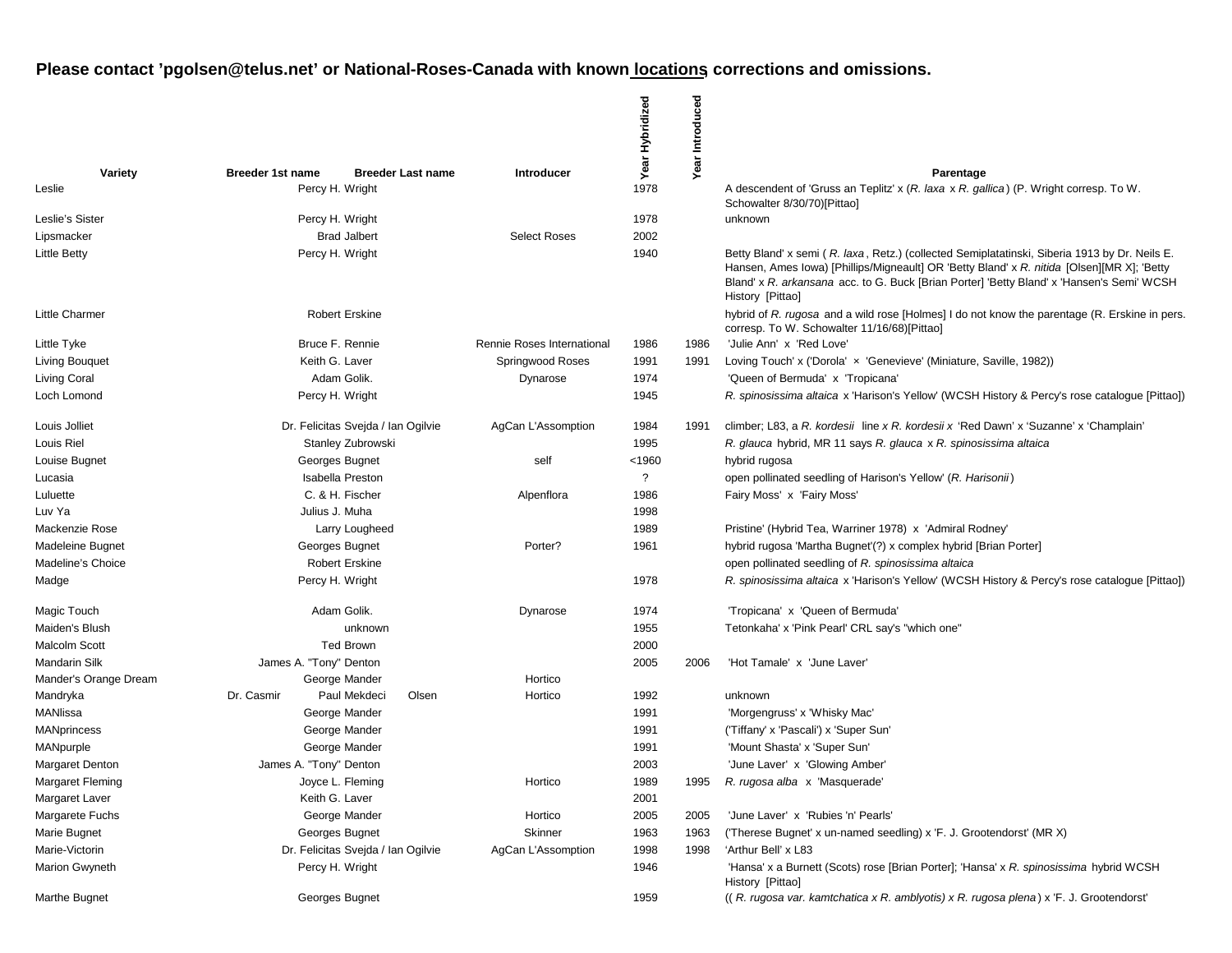|                         |                         |                              |                            | Year Hybridized | Introduced |                                                                                                                                                                                                          |
|-------------------------|-------------------------|------------------------------|----------------------------|-----------------|------------|----------------------------------------------------------------------------------------------------------------------------------------------------------------------------------------------------------|
| Variety                 | <b>Breeder 1st name</b> | <b>Breeder Last name</b>     | <b>Introducer</b>          |                 | Year       | Parentage                                                                                                                                                                                                |
| <b>Martin Frobisher</b> | Dr. Felicitas Svejda    |                              | AgCan Ottawa               | 1961            | 1968       | open pollination of 'Schneezwerg'                                                                                                                                                                        |
| <b>Mary Arnott</b>      | Dr. William F. Saunders |                              | AgCan Ottawa               | >1897           |            | R. rugosa x 'Prince Camille de Rohan'                                                                                                                                                                    |
| Mary Fleming            |                         | Joyce L. Fleming             | Hortico                    | 1988            | 1995       | 'Märchenland' x 'Golden Salmon Supérieur'                                                                                                                                                                |
| Mary L. Evans           |                         | Percy H. Wright              |                            | 1936            |            | R. macounii x 'Hansa'; (Also known as: 'Cumberland'; see account in Percy Wright's<br>autobiography)                                                                                                     |
| Mary Lynn               |                         | Bruce F. Rennie              |                            | 1987            |            |                                                                                                                                                                                                          |
| <b>Master David</b>     |                         | Percy H. Wright (ars: Cox)   |                            | 1955            |            | ('Hansa' x R. macounii (woodsii)) x 'Goldilocks'; or 'Mary L. Evans' x 'Goldilocks' WCSH<br>History [Pittao]                                                                                             |
| Mauve Altai             | John Alexander Wallace  |                              |                            |                 |            | R. spinosissima altaica hyb.                                                                                                                                                                             |
| Maverick                | Keith G. Laver          |                              | Springwood Roses           | 1995            | 1995       | 'Striped Pet' x ' Apricot Doll'                                                                                                                                                                          |
| Maypole                 |                         | <b>Walter Schowaltaer</b>    |                            | ca. 1960        |            | R. arkansana hybrid                                                                                                                                                                                      |
| Me Too                  | Julius J. Muha          |                              | Garden Jules               | 1998            |            | 'MACaukaup' x 'Nickelodeon'                                                                                                                                                                              |
| Melanie                 |                         | Percy H. Wright              |                            | 1946            |            | R. rubrifolia x 'Grüss an Teplitz'                                                                                                                                                                       |
| Melissa Joyce           |                         | Bruce F. Rennie              | Rennie Roses International | 1988            | 1989       | aka 'Silver Phantom', 'Shocking Blue' x 'Angelglo'                                                                                                                                                       |
| Melody                  | Percy H. Wright         |                              |                            | 1974            |            | 'Hansa' x 'Assiniboine'                                                                                                                                                                                  |
| Metis                   | H.F. (Bert) Harp        |                              | AgCan Morden               | 1967            |            | 'Thérèse Bugnet' x R. nitida                                                                                                                                                                             |
| <b>Michael Leek</b>     |                         | Joyce L. Fleming             | Hortico                    | 1986            | 1995       | 'Liverpool Echo' x 'Träumerei'                                                                                                                                                                           |
| Michel Trudeau          |                         | Robin Dening                 |                            | 2002            |            | Hybrid rugosa                                                                                                                                                                                            |
| Micmac                  |                         | <b>Isabella Preston</b>      | AgCan Ottawa               | 1938            | 1938       | R. glauca x R. rugosa (of unknown origin                                                                                                                                                                 |
| Millicent               |                         | <b>Isabella Preston</b>      | AgCan Ottawa               | 1928            | 1938       | R. rubrifolia x R. Harisonii ('Harison's Yellow')                                                                                                                                                        |
| Minawasa                |                         | <b>Robert Erskine</b>        |                            |                 |            | seedling of 'Mrs Mina Lindell'                                                                                                                                                                           |
| Miss Melanie            | James A. "Tony" Denton  |                              |                            | 2005?           |            | 'Hot Tamale' x 'Kristin'                                                                                                                                                                                 |
| <b>Mixed Feelings</b>   |                         | <b>Brad Jalbert</b>          |                            | 2001            |            |                                                                                                                                                                                                          |
| Mohawk                  |                         | <b>Isabella Preston</b>      | AgCan Ottawa               | 1926            | 1936       | R. glauca x R. rugosa; (awaiting id.)                                                                                                                                                                    |
| Mom's Fancy             |                         | Bruce F. Rennie              | Rennie Roses International | 1995            |            | 'Pink Sheri' x 'Hap Renshaw'                                                                                                                                                                             |
| Mon Pays                |                         | Gilles Gailloux              |                            | 1983            |            | 'Iceberg' x 'Peace'                                                                                                                                                                                      |
| Moncton                 | Dr. Felicitas Svejda    |                              | AgCan Ottawa               | 1963            | 1977       | 'Schneezwerg' x R.chinensis cultivar;                                                                                                                                                                    |
| Moonlight Bay           |                         | Bruce F. Rennie              | Rennie Roses International | 1995            |            | ('Paul Shirville' x 'Lavonde') x Party Girl'                                                                                                                                                             |
| Moose Range             | Percy H. Wright         |                              |                            | 1944            |            | 'Hansa' x 'Mary L. Evans' WCHS History reverses parentage [Pittao]                                                                                                                                       |
| Morden 6910             | Henry Heard Marshall    |                              | AgCan Morden               | ?               |            | possibly the same as 'Scarlet Fire' ('Poinsettia' x 'Alika') by Kordes?                                                                                                                                  |
| Morden Amorette         | Henry Heard Marshall    |                              | AgCan Morden               | 1977            |            | ('Fire King' x seedling of (R. arkansana x 'J. W. Fargo' x 'Assiniboine')) x ('Independence' x<br>('Donald Prior' x R. arkansana))                                                                       |
| Morden Belle            |                         | Cameron Davidson             |                            | 2002            |            | complex hybrid of breeding line developed from 'Prairie Princess' and 'White Bouquet' crossed<br>with Scarlet Meidiland.                                                                                 |
| Morden Blush            |                         | Lynn M. Collicutt            | AgCan Morden               | 1988            |            | complex hyb. of 'Prairie Princess' and 'Morden Amorette' (seed parent) plus (pollen parent):<br>'Prairie Princess', 'White Bouquet', 'Assiniboine', R. arkansana                                         |
| Morden Cardinette       | Henry Heard Marshall    |                              | AgCan Morden               | 1980            |            | complex hyb. of 'Prairie Princess, 'White Bouquet', 'Assiniboine', R. arkansana (seed parent<br>side) plus: 'Adelaide Hoodless', 'Independence', 'Donald Prior' and R. arkansana (pollen<br>parent side) |
| Morden Centennial       | Henry Heard Marshall    |                              | AgCan Morden               | 1980            |            | 'Prairie Princess', 'White Bouquet', 'Assiniboine', R. arkansana                                                                                                                                         |
| <b>Morden Fireglow</b>  |                         | Lynn M. Collicutt            | AgCan Morden               | 1989            |            | seed parent: 'Prairie Princess', 'Morden Amorette', 'White Bouquet', 'Assiniboine', R.<br>arkansana; pollen parent: 'Morden Cardinette'                                                                  |
| Morden Ruby             | Henry Heard Marshall    |                              | AgCan Morden               | 1977            |            | 'Fire King' x seedling of (R. arkansana 'J. W. Fargo' x 'Assiniboine')                                                                                                                                   |
| Morden Snowbeauty       |                         | Lynn M. Collicutt & Davidson | AgCan Morden               | 1998            |            | complex hybrid of R. arkansana, 'Assiniboine', 'Adelaide Hoodless', 'Mount Shasta', 'Morden<br>Amorette', and 'Prairie Princess'                                                                         |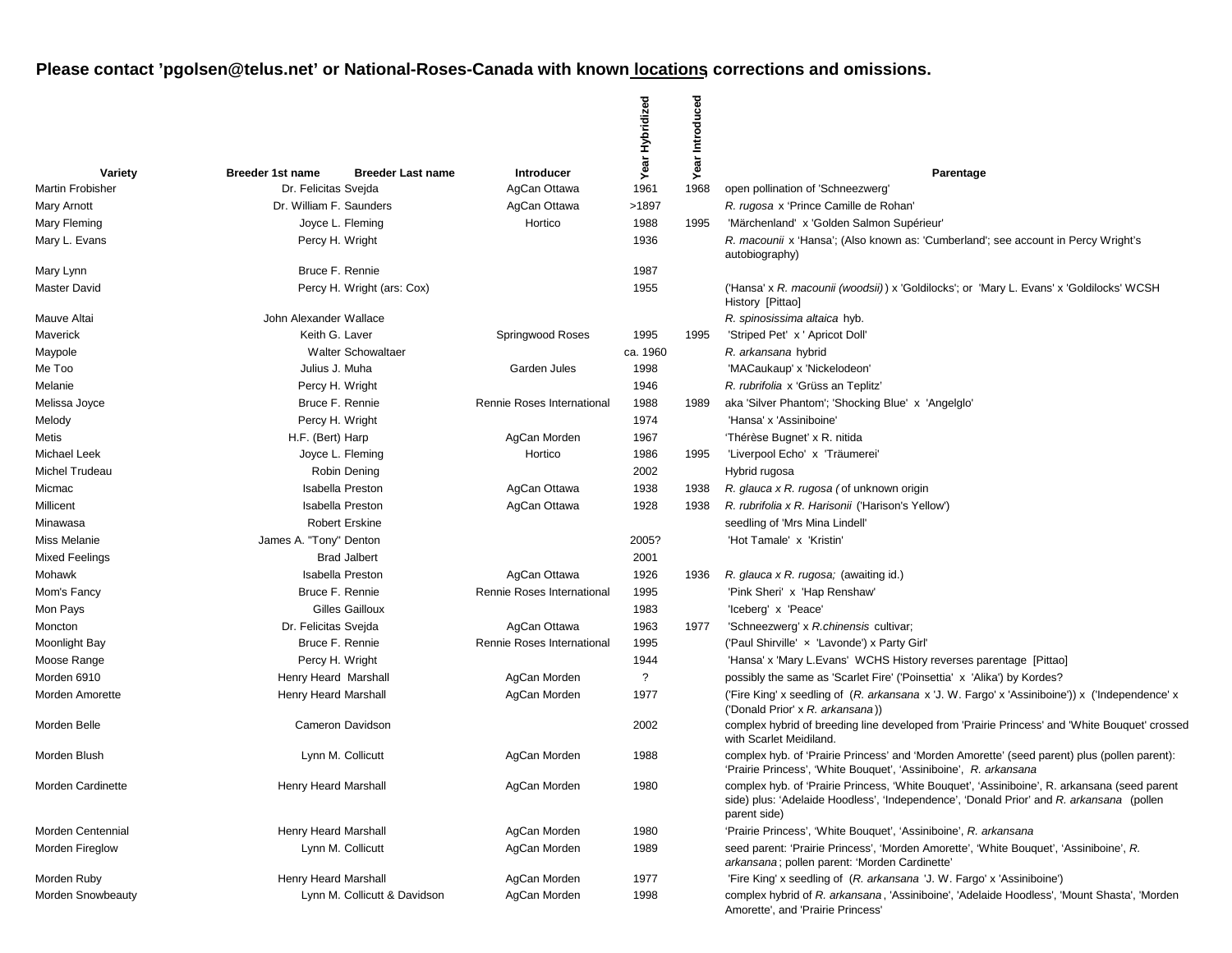|                            |                         |                                    |                            | Year Hybridized | Year Introduced |                                                                                                                                 |
|----------------------------|-------------------------|------------------------------------|----------------------------|-----------------|-----------------|---------------------------------------------------------------------------------------------------------------------------------|
| Variety                    | <b>Breeder 1st name</b> | <b>Breeder Last name</b>           | Introducer                 |                 |                 |                                                                                                                                 |
| Morden Sunrise             | Campbell G. Davidson    |                                    | AgCan Morden               | 1999            |                 | Parentage<br>complex hybrid of R. arkansana, 'Assiniboine','Sunsprite', 'White Bouquet', 'Fire King', and<br>'Prairie Princess' |
| Mossman                    | Dr. Frank Leith Skinner |                                    |                            | 1954            |                 | (R. acicularis x R. rugosa hyb.) x unknown Moss rose                                                                            |
| Mountie                    | Keith G. Laver          |                                    | Springwood Roses           | 1984            | 1985            | 'Party Girl' x 'Dwarf King '78'                                                                                                 |
| Mrs. H.M. Eddie            | H.M. and Sons Eddie     |                                    |                            | 1932            |                 | 'Mrs. Charles Lamplough' x 'Mevrouw G.A. van Rossem'                                                                            |
| Mrs. H.M. Eddie Cl.        | H.M. and Sons Eddie     |                                    |                            | 1944            |                 | Sport of 'Mrs. H.M. Eddie'                                                                                                      |
| Mrs. Henry Winnett         |                         | John H. Dunlop & Son Ltd           |                            | 1917            |                 | 'Mrs. Charles E. Russell' x 'Mrs. George Shawyer'                                                                               |
| Mrs. John McNab            | Dr. Frank Leith Skinner |                                    | self                       | 1941            |                 | R. beggeriana x R. rugosa                                                                                                       |
| Mrs. MacDonald's Rose      | found rose              |                                    | Percy H. Wright            | 1956            |                 | Hybrid R. rugosa plena x R, acicularis                                                                                          |
| MT 217                     |                         | Henry Marshall                     |                            |                 |                 | unknown                                                                                                                         |
| Music Man                  |                         | <b>Ted Brown</b>                   |                            | 1997            |                 | 'Esprit' (KORholst) x *Seedling                                                                                                 |
| Musician                   | Percy H. Wright         |                                    | self                       | 1953            |                 | 'Hansa' x 'Hazeldean'                                                                                                           |
| Muskoka Moonlight          |                         | Larry Lougheed                     | Lougheed Hybrid Roses      | 1991            |                 | 'Pristine' (Hybrid Tea, Warriner 1978) x 'Lichtkönigin Lucia'                                                                   |
| Nana's Rose                |                         | <b>Brad Jalbert</b>                |                            | 2004            |                 | 'Fairy Moss' x 'Hurdy Gurdy'                                                                                                    |
| Nascapee                   |                         | <b>Isabella Preston</b>            | <b>CEF</b>                 | 1935            | 1946            | ('Ross Rambler' x (R. rugosa x R. eglanteria)) x open-pollinated seedling                                                       |
| Natasha Maria              |                         | Joyce L. Fleming                   | Hortico                    | 1992            | 1995            | 'Wilfrid H. Perron' x 'Goldener Olymp'                                                                                          |
| Neiges D'Été               |                         | Gilles Gailloux                    |                            | 1984            |                 | Sport of 'Baby Masquerade' x Seedling of 'Baby Masquerade'                                                                      |
| New Antique                |                         | <b>Ted Brown</b>                   |                            | 1997            |                 | 'Esprit' (KORholst) x Seedling                                                                                                  |
| Niagara Blossom            | Keith G. Laver          |                                    | Niagara Under Glass Inc    | 2001            | 2001            | Seedling x 'LAVlinger'                                                                                                          |
| Niagara Moonlight          | Keith G. Laver          |                                    | Niagara Under Glass Inc    | 2001            | 2001            | Seedling x *Seedling                                                                                                            |
| Niagara Sunrise            |                         | Jamie Aalbers                      |                            | 2001            |                 | Seedling x 'LAVjune'                                                                                                            |
| Niagara Wildfire           | Keith G. Laver          |                                    | Niagara Under Glass Inc    | 2001            | 2001            | Seedling x Seedling                                                                                                             |
| Niagara Winter             | Keith G. Laver          |                                    | Niagara Under Glass Inc    | 2001            | 2001            | Seedling x Seedling                                                                                                             |
| Nicolas                    |                         | Dr. Felicitas Svejda / Ian Ogilvie | AgCan L'Assomption         | 1983            | 1996            | [('Queen Elizabeth' x 'Arthur Bell') x [(R. kordesii x 'Applejack') open polination]]                                           |
| Night Life                 |                         | <b>Ted Brown</b>                   |                            | 2000            |                 |                                                                                                                                 |
| Nina Marshall              |                         | Adam Golik                         | <b>Ellesmere Nursery</b>   | 1966            |                 | Serenade' x 'Queen o' the Lakes'                                                                                                |
| Nipsya Rose                | Georges Bugnet          |                                    |                            | 1930            |                 | uncertain                                                                                                                       |
| Noontide                   |                         | <b>Robert Erskine</b>              |                            |                 |                 | R. rugosa x R. acicularis [Holmes]                                                                                              |
| Nordic Chant               |                         | Adam Golik                         | Dynarose                   | 1974            |                 | 'Tropicana' x 'Queen of Bermuda'                                                                                                |
| North Star                 | Adam Golik              |                                    | <b>Ellesmere Nursery</b>   | 1964            |                 | 'Marcia Stanhope' x 'Peace'                                                                                                     |
| Northern Dancer            |                         | Schloen                            | <b>Ellesmere Nursery</b>   | 1965            |                 | Sport of 'Tzigane'                                                                                                              |
| Oh Darlin'                 | Bruce F. Rennie         |                                    |                            | 1995            |                 | 'Pink Sheri' x 'Hap Renshaw'                                                                                                    |
| Old Time Fragrance         |                         | Hortico                            | Hortico                    | 2002            |                 |                                                                                                                                 |
| Ojibway                    |                         | <b>Isabella Preston</b>            | <b>CEF</b>                 | 1935            | 1945            | ('Ross Rambler' x (R.rugosa x R. eglanteria)) x open-pollinated seedling                                                        |
| <b>Ontario Celebration</b> | Keith G. Laver          |                                    |                            | 1983            |                 | 'Nic-Noc' x (:'Party Girl' x 'Queen of the Dwarfs' (Miniature, Kordes, 1955))                                                   |
| Opening Act                |                         | <b>Brad Jalbert</b>                | Select Roses               | 1983            |                 | 'Anytime' x 'Black Jade'                                                                                                        |
| Orange Appeal              | Bruce F. Rennie         |                                    | Rennie Roses International | 1995            |                 | 'Justa Little Goofy' x 'Seedling'                                                                                               |
| Orange Mini-Wonder         | Keith G. Laver          |                                    |                            | 1983            |                 | Potluck Orange' x ('Julie Ann' x 'Potluck')                                                                                     |
| Orange Patio Wonder        |                         | <b>Brad Jalbert</b>                |                            | 2004            |                 | 'Orange Honey' x 'Sexy Rexy'                                                                                                    |
| Orange Sunset              |                         | George Mander                      | <b>Select Roses</b>        | 1996            | 1996            | 'June Laver' x 'Rubies 'n' Pearls'                                                                                              |
| Orange Zest                | Keith G. Laver          |                                    | Springwood Roses           | 1994            |                 | Seedling x 'Painted Doll'                                                                                                       |
| Orinda                     |                         | <b>Isabella Preston</b>            | AgCan Ottawa               | 1922            | 1929            | R. harisonii open-pollinated seedling                                                                                           |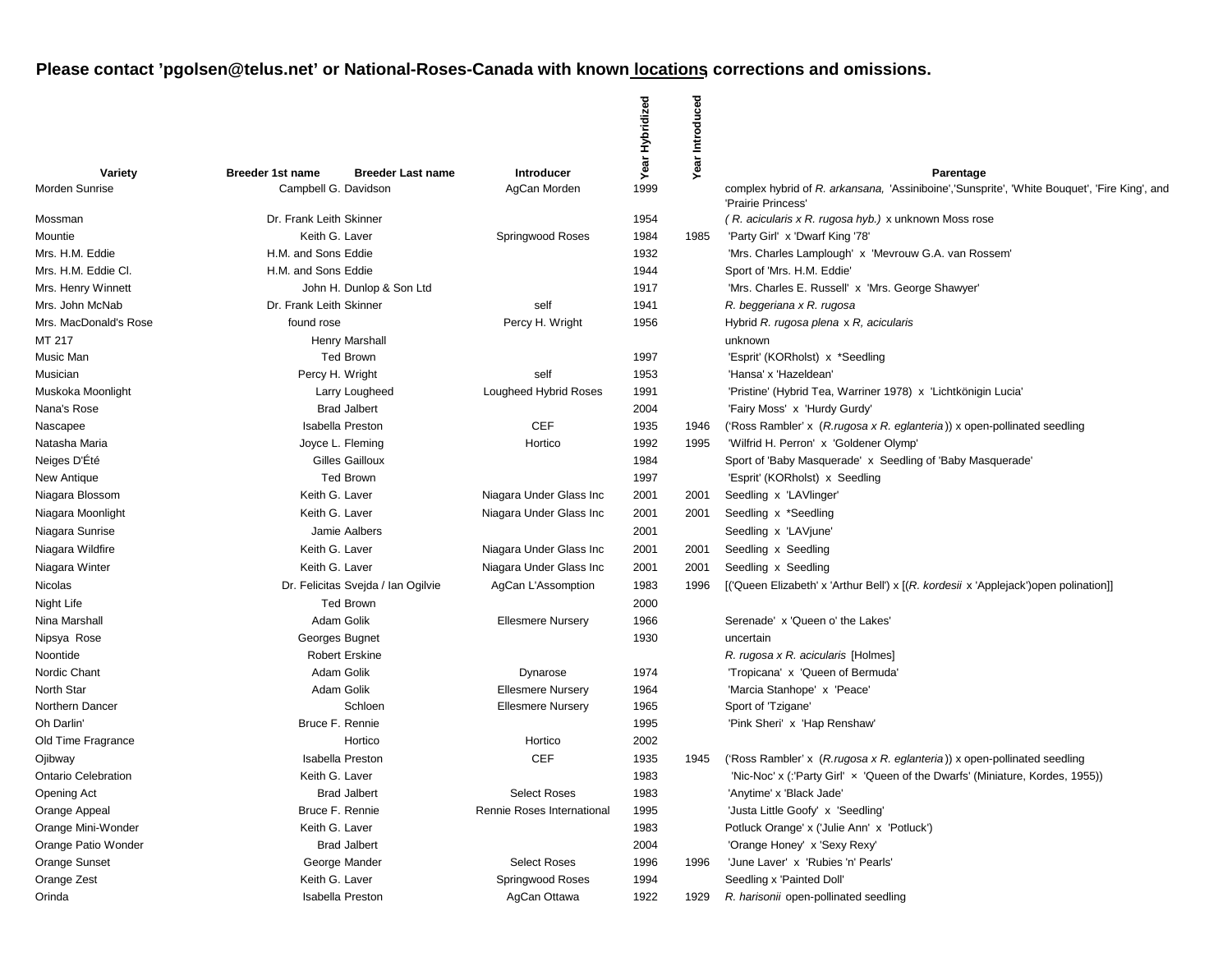|                             |                         |                          |                            | Year Hybridized | Year Introduced |                                                                            |
|-----------------------------|-------------------------|--------------------------|----------------------------|-----------------|-----------------|----------------------------------------------------------------------------|
| Variety                     | <b>Breeder 1st name</b> | <b>Breeder Last name</b> | <b>Introducer</b>          |                 |                 | Parentage                                                                  |
| Ottawa                      | Dr. Felicitas Sveida    |                          | AgCan Ottawa               |                 |                 | R. rugosa species seeds collected by a Canadian botanist at Hokaido, Japan |
| <b>Painted Doll</b>         | Keith G. Laver          |                          |                            | 1985            |                 | 'Party Girl' x 'Dwarf King '78'                                            |
| Painter's Touch             | Keith G. Laver          |                          | Springwood Roses           | 1998            | 1998            | Seedling x 'Antique Gold'                                                  |
| PALS Niagara                |                         | Joyce L. Fleming         | Hortico                    | 2001            | 2004            | 'Red Hot' x 'Breeding Line 83'                                             |
| Park Royal                  | H.M. and Sons Eddie     |                          | Seridan                    | 1967            |                 | 'Tropicana' x 'Shepherd's Delight'                                         |
| Parkside                    | Albert J. Porter        |                          |                            | 1964            |                 | Porter: possibly a selection of R. woodsii                                 |
| Party Popcorn               | Keith G. Laver          |                          | Springwood Roses           | 1993            |                 | 'Popcorn'                                                                  |
| Passion's Flame             |                         | Bruce F. Rennie          | Rennie Roses International | 1993            | 1993            | Seedling x Seedling                                                        |
| Patricia Macoun             |                         | <b>Isabella Preston</b>  | AgCan Ottawa               | 1923            |                 | R. helenae open-pollinated seedling                                        |
| Peach Festival              | Keith G. Laver          |                          | Springwood Roses           | 1997            |                 | Seedling x 'Painted Doll'                                                  |
| Peach of Leafland (Porter)  |                         | <b>Robert Erskine</b>    |                            | 1993            |                 |                                                                            |
| Peachy Queen                | James A. "Tony" Denton  |                          |                            | 2003?           |                 | 'June Laver' x 'Reiko'                                                     |
| Peony                       |                         | <b>Walter Schowalter</b> |                            | ca. 1960        |                 | open pollinated seedling of an everblooming single red R. rugosa [Pittao]  |
| <b>Perfect Potluck</b>      | Keith G. Laver          |                          | Springwood Roses           | 1992            |                 | Seed: 'Showbound' Pollen: 'Party Girl' x 'June Laver'                      |
| Persian Carpet see comments |                         | Joyce L. Fleming         | Hortico                    | 1990            | 1995            | 'Masquerade' x 'Träumerei'                                                 |
| Persian Delight             |                         | Joyce L. Fleming         | Hortico                    | 1990            | 1995            | 'Masquerade' x 'Träumerei'                                                 |
| Persistence                 |                         | <b>Ted Brown</b>         |                            | 2000            |                 |                                                                            |
| Phantasy                    |                         | John H. Dunlop & Son Ltd |                            | 1927            |                 | 'Lady Alice Stanley' x 'Royal'                                             |
| Picturesque                 | H.M. and Sons Eddie     |                          |                            | 1950            |                 | 'Mrs. H.M. Eddie' x 'Mrs. Sam McGredy'                                     |
| <b>Pink Bouquet</b>         | Keith G. Laver          |                          | Springwood Roses           | 1987            | 1991            | aka; 'Pink Festival'; 'Loving Touch' x 'Ontario Celebration'               |
| <b>Pink Frosting</b>        |                         | Bruce F. Rennie          | Rennie Roses International | 1992            |                 | Seedling x 'Prima Ballerina' (Hybrid Tea, Tantau, 1957)                    |
| Pink Garland                | Dr. Frank Leith Skinner |                          |                            | 1935            |                 | R. blanda x R. spinosissima cultivar.                                      |
| Pink Masquerade             |                         | <b>Robert Simonet</b>    |                            | 1975?           |                 | Dr. Skinner's 'Pink Laxa' hybrid x 'Masquerade' (Porter)                   |
| Pink Patio Wonder           |                         | <b>Brad Jalbert</b>      | <b>Select Roses</b>        | 2004            |                 | Seedling x 'Sexy Rexy'                                                     |
| Pink Sheri                  |                         | Bruce F. Rennie          |                            | 1985            |                 | Sport of 'Sheri Anne'                                                      |
| <b>Pink Surprise</b>        |                         |                          | AgCan L'Assomption         | 1975            |                 | R. kordesii hybrid?                                                        |
| Pink Topaz                  |                         | George Mander            |                            | 2000            |                 | 'Hot Tamale' x 'Rubies 'n' Pearls'                                         |
| <b>Pixie Dust</b>           | James A. "Tony" Denton  |                          |                            | 2003            |                 | 'Hot Tamale' x ' Amber Sunset'                                             |
| Platinum Lady               | Keith G. Laver          |                          | Springwood Roses           | 1988            | 1988            | Seedling x 'Lavender Jade'                                                 |
| <b>Pleasantly Pink</b>      | Keith G. Laver          |                          | Springwood Roses           | 1992            |                 | ('June Laver' x 'Rosamini Red') x ('Dwarfking' x 'Julie Ann')              |
| <b>Plum Sauce</b>           |                         | <b>Brad Jalbert</b>      | <b>Select Roses</b>        | 2004            |                 |                                                                            |
| Polar Cap                   |                         | <b>Ted Brown</b>         |                            | 2005            |                 | 'Luis Desamero' x 'Radiant' (Miniature, Benardella, 1987)                  |
| Poliarchus                  |                         | <b>Isabella Preston</b>  | AgCan Ottawa               | 1924            | 1930            | R. Harisonii open-pollinated seedling                                      |
| <b>Polly Primus</b>         | Percy H. Wright         |                          |                            | 1983            |                 | Polyantha hybrid?                                                          |
| Poly Prim                   | H.M. and Sons Eddie     |                          |                            | 1953            |                 | 'Goldilocks' (Floribunda, Boerner, 1945) x 'Golden Rapture'                |
| Poly Twain                  | Percy H. Wright         |                          |                            | c. 1970?        |                 | Polyantha hybrid?                                                          |
| Polyana                     | Dr. Frank Leith Skinner |                          |                            | 1925            |                 | R. rugosa x 'Mme Norbert Levavasseur':                                     |
| Polywon (Poly Won)          |                         | Percy H. Wright          |                            | 1970            |                 |                                                                            |
| Porter's Blanda             | Albert J. Porter        |                          |                            | 1963            |                 |                                                                            |
| Porter's Double Altai       | Albert J. Porter        |                          |                            |                 |                 |                                                                            |
| Potluck Blue                | Keith G. Laver          |                          | Springwood Roses           | 1995            | 1995            | 'Blue Ice' x Seedling                                                      |
| Potluck Cream               | Keith G. Laver          |                          | Springwood Roses           | 1987            |                 | 'Cornsilk' x Seedling                                                      |
| Potluck Crimson             | Keith G. Laver          |                          | Springwood Roses           | 1997            |                 | Sport of 'June Laver' x 'Springwood Red Victor'                            |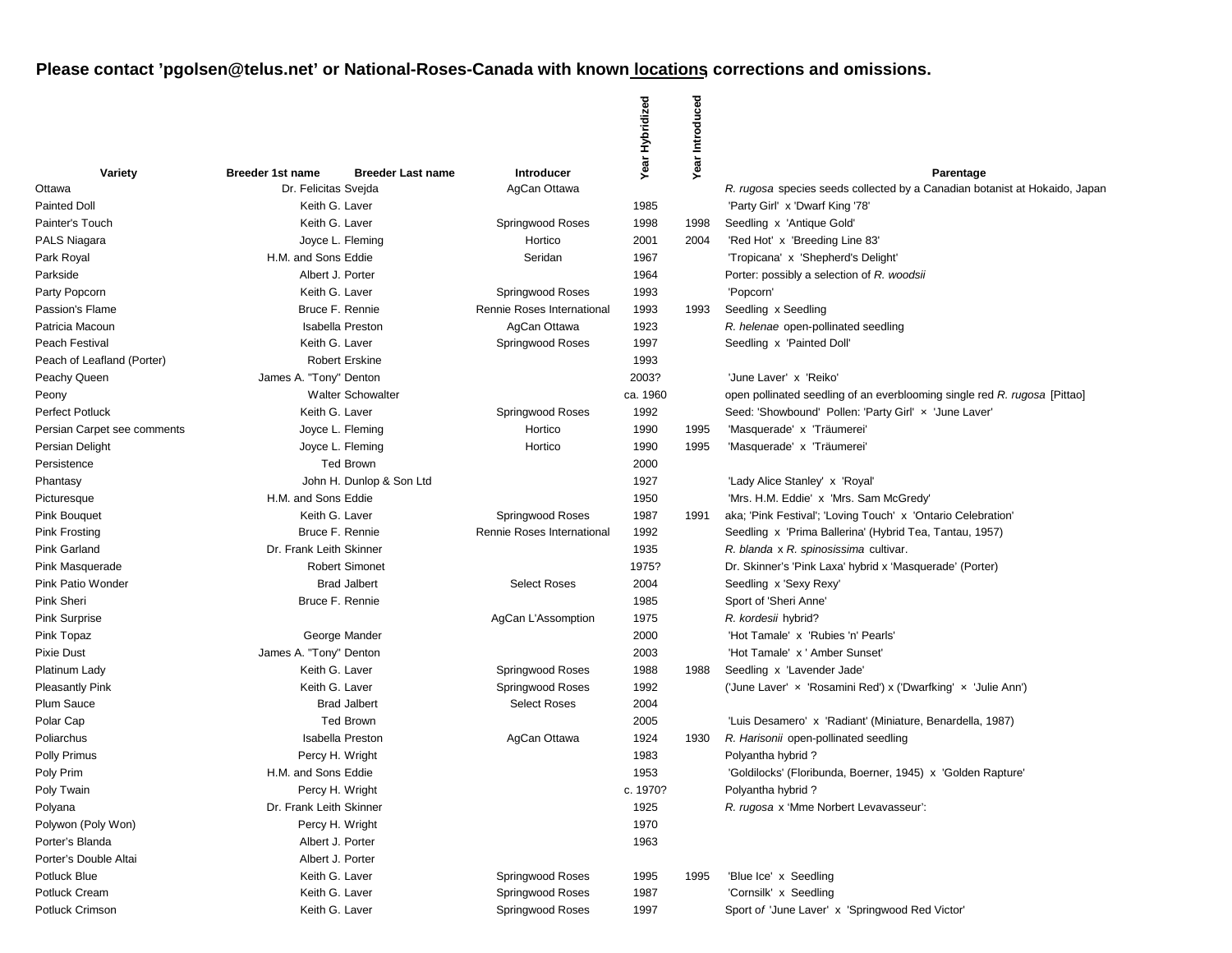|                            |                                                     |                            | Year Hybridized | Introduced |                                                                                                 |
|----------------------------|-----------------------------------------------------|----------------------------|-----------------|------------|-------------------------------------------------------------------------------------------------|
| Variety                    | <b>Breeder 1st name</b><br><b>Breeder Last name</b> | <b>Introducer</b>          |                 | Year       | Parentage                                                                                       |
| <b>Potluck Frosty</b>      | Keith G. Laver                                      | Springwood Roses           | 1995            | 1995       | Seedling x 'Potluck Yellow'                                                                     |
| Potluck Gold               | Keith G. Laver                                      | Springwood Roses           | 1991            | 1991       | 'Dorola' x 'Julie Ann'                                                                          |
| Potluck Pink               | Keith G. Laver                                      | Springwood Roses           | 1992            |            | 'June Laver' x 'Julie Ann'                                                                      |
| Potluck Purple             | Keith G. Laver                                      | Springwood Roses           | 1992            |            | ('June Laver' x 'Painted Doll') x 'Springwood Purple'                                           |
| Potluck Red                | Keith G. Laver                                      | Springwood Roses           | 1988            |            | 'Breezy' x ' June Laver'                                                                        |
| Potluck White              | Keith G. Laver                                      |                            | 1985            |            | 'Baby Katie' x 'Mountie'                                                                        |
| <b>Potluck Yellow</b>      | Keith G. Laver                                      |                            | 1985            |            | 'Rise 'n' Shine' x 'Lemon Delight'                                                              |
| Potluck™                   | Keith G. Laver                                      | Springwood Roses           | 1984            |            | 'Dwarf King '78' x 'Little Liza'                                                                |
| <b>Prairie Celebration</b> | Cameron Davidson                                    | AgCan Morden               | 2003            |            | 'Orangeade' xR. Kordesii L83                                                                    |
| Prairie Charm              | <b>William Godfrey</b>                              | AgCan Morden               | 1959            |            | 'Prairie Youth' x 'Prairie Wren'                                                                |
| Prairie Dawn               | <b>William Godfrey</b>                              | AgCan Morden               | 1959            |            | ('Prairie Youth' x 'Ross Rambler') x ('Dr. W. Van Fleet' x R. spinosissima altaica)             |
| Prairie Joy                | Lynn M. Collicutt                                   | AgCan Morden               | 1990            |            | 'Prairie Princess' x 'Morden Cardinette'                                                        |
| <b>Prairie Maid</b>        | H.F. (Bert) Harp or William Godfrey                 | AgCan Morden               | 1959            |            | 'Ophelia' x 'Türkes Rugosa Sämling' x R. spinosissima var. altaica                              |
| <b>Prairie Peace</b>       | <b>Robert Erskine</b>                               |                            | c. 1970         |            | 'Beauty of 'Leafland' x 'Hazeldean'                                                             |
| Prairie Pink               | Ed. Robinson                                        |                            | 1972            |            | Open pollinated 'Prairie Youth' seedling                                                        |
| <b>Prairie Pinkie</b>      | Dr. Frank Leith Skinner                             |                            | 1958            |            | R. suffulta 'Woodrow Rose' (dbl. sport of species) x R. spinosissima. hyb                       |
| <b>Prairie Sailor</b>      | <b>William Godfrey</b>                              | AgCan Morden               | 1946            |            | ('Dr. W. Van Fleet' x 'Türkes Rugosa Sämling') x R. spinosissima var. altaica                   |
| <b>Prairie Sweetheart</b>  | Ed. Robinson                                        |                            | $1971$          |            | Open pollinated 'Prairie Youth' seedling                                                        |
| Prairie Wren               | William Godfrey                                     | AgCan Morden               | 1946            |            | 'Ophelia' x 'Türkes Rugosa Sämling' x R. spinosissima var. altaica                              |
| Prairie Youth              | <b>William Godfrey</b>                              | AgCan Morden               | (348)           |            | 'Türkes Rugosa Sämling' x R. spinosissima altaica                                               |
| Precocious                 | <b>Walter Schowalter</b>                            |                            | ca. 1966        |            | seedling of 'Will Alderman'                                                                     |
| <b>Pretty Celine</b>       | Bruce F. Rennie                                     | Rennie Roses International | 1995            |            | 'Strawberry Delight' x 'Strawberry Delight'                                                     |
| <b>Pretty Tiny</b>         | Bruce F. Rennie                                     | Rennie Roses International | 1995            | 1995       | Seedling x Seedling                                                                             |
| <b>Prince Charming</b>     | Dr. Frank Leith Skinner                             |                            | 1958            |            | Hybrid of 'Alika' or R. glauca x unknown (prob. 'Betty Bland')                                  |
| <b>Princess Charming</b>   | Percy H. Wright                                     |                            | 1978            |            | R. glauca x unknown (prob. 'Betty Bland')                                                       |
| Purple Gem                 | George Mander                                       |                            | 1992            |            | Rise 'n' Shine' x 'MANpurple (Hybrid Tea, Mander 1991)'                                         |
| <b>Purple Spires</b>       | Hortico                                             |                            | 1997            |            |                                                                                                 |
| <b>Purple Springs</b>      | Paul Olsen                                          |                            | 2004            |            | Hansa' x R. foliolosa                                                                           |
| <b>Purple Sunset</b>       | George Mander                                       |                            | 1992            |            | Rise 'n' Shine' x 'MANpurple (Hybrid Tea, Mander 1991)'                                         |
| Purple'n'Gold              | George Mander                                       | <b>Select Roses</b>        | 2005            | 2005       | Seedling of 'Hot Tamale' x Seedling                                                             |
| Quadra                     | Dr. Felicitas Svejda / Ian Ogilvie                  |                            | 1981            | 1995       | [('Queen Elizabeth' x 'Arthur Bell') x (Dbe 'Red Simonet' x von Scharnhorst')] x 'Felix Leclerc |
| Quadroon                   | Percy H. Wright                                     |                            | 1948            |            | 'Hansa' x 'Hansa' x R. nitida [Phillips/ Migneault]                                             |
| Randall                    | unknown                                             |                            | < 1905          |            |                                                                                                 |
| Raskin                     | <b>Walter Schowalter</b>                            |                            | ca. 1960        |            | R. woodsii hybrid                                                                               |
| Reah Nicole                | <b>Brad Jalbert</b>                                 |                            | 2004            |            | 'Loving Touch' x 'Kristen'                                                                      |
| Reality                    | Ted Brown                                           |                            | 2000            |            |                                                                                                 |
| <b>Red Beauty</b>          | John H. Dunlop & Son Ltd                            | Liggit                     | 1928            |            | Sport of 'Matchless'                                                                            |
| <b>Red Clusters</b>        | <b>Robert Simonet</b>                               |                            | 1968            |            | 'Red Dawn' x a hardy rose [Brian Porter]                                                        |
| Red Dawn                   | <b>Robert Simonet</b>                               | Skinner                    | 1957            |            | 'New Dawn' x 'Étoile de Hollande'                                                               |
| Red Dawn x Suzanne         | <b>Robert Simonet</b>                               |                            | < 1964          |            | 'Red Dawn' x 'Suzanne'                                                                          |
| <b>Red Emperor</b>         | <b>Ted Brown</b>                                    |                            | 1997            |            | 'Esprit' (KORholst) x Seedling                                                                  |
| <b>Red Garter</b>          | <b>Ted Brown</b>                                    |                            | 1997            |            | 'Esprit' (KORholst) x 'Stretch Johnson'                                                         |
| Red Patio Wonder           | <b>Brad Jalbert</b>                                 | <b>Select Roses</b>        | 1999            |            |                                                                                                 |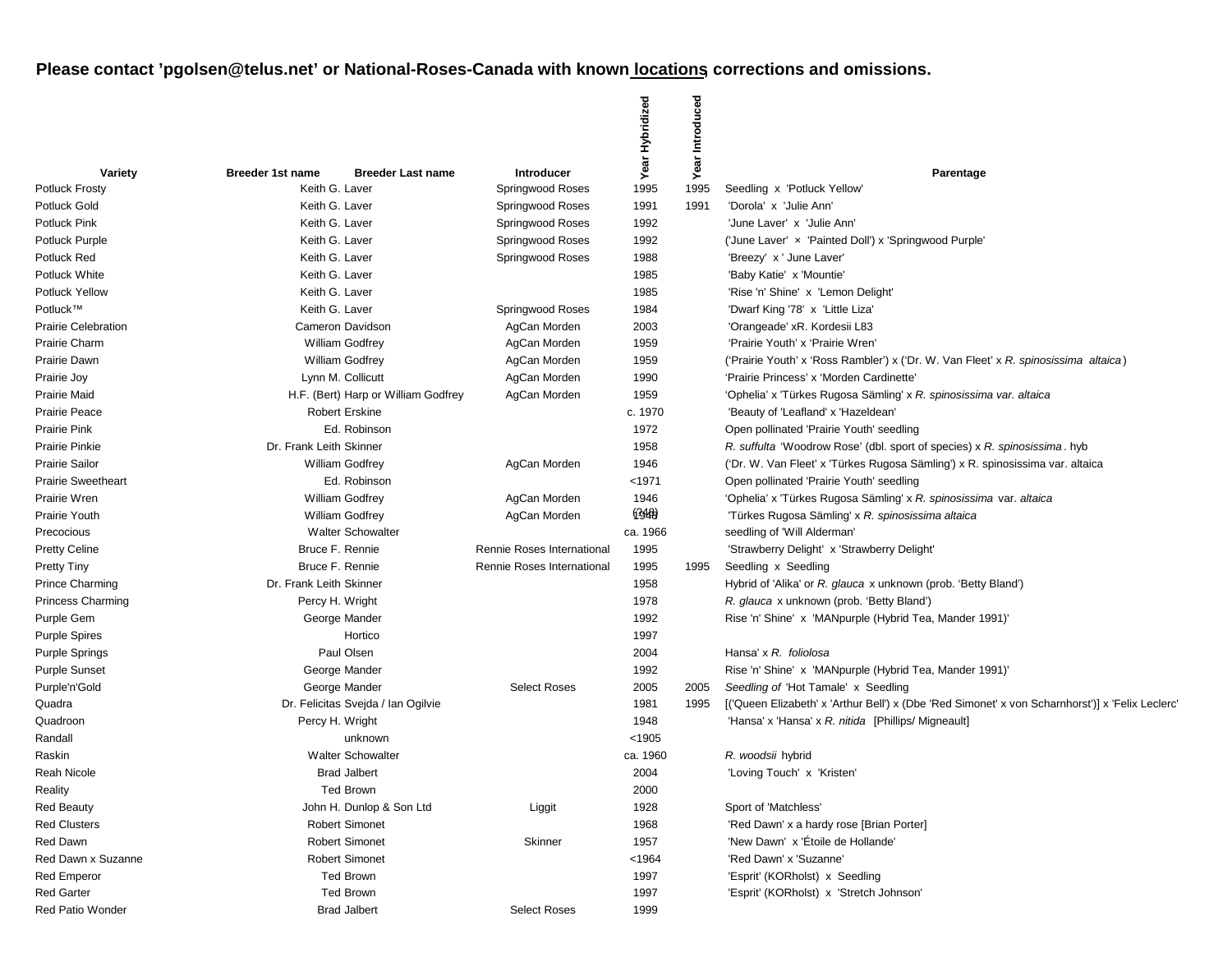|                       |                                                     |                            | Year Hybridized | Year Introduced |                                                                                                  |
|-----------------------|-----------------------------------------------------|----------------------------|-----------------|-----------------|--------------------------------------------------------------------------------------------------|
| Variety               | <b>Breeder 1st name</b><br><b>Breeder Last name</b> | Introducer                 |                 |                 | Parentage                                                                                        |
| Red Rider             | Keith G. Laver                                      | Springwood Roses           | 1991            |                 | Sport of Mountie                                                                                 |
| Regina                | <b>Isabella Preston</b>                             |                            | 1929            |                 | 'Harison's Yellow' (R. Harisonii) open pollinated seedling                                       |
| Regina                | Percy H. Wright                                     |                            | 1954            |                 | 'Hansa' x 'Loch Lomond'                                                                          |
| Reiko                 | <b>Brad Jalbert</b>                                 | <b>Select Roses</b>        | 1995            | 1995            | 'Winsome' (Mini, Saville 1984) x 'Springwood Gold'                                               |
| Rennie's Pink         | Bruce F. Rennie                                     |                            | 1999            |                 |                                                                                                  |
| Riches                | Percy H. Wright                                     |                            | 1969            |                 | R. blanda hybrid;                                                                                |
| Rising Star           | <b>Brad Jalbert</b>                                 | <b>Select Roses</b>        | 1995            |                 | 'Sans Souci' (Miniature, Laver, 1986) x 'Pink Petticoat'                                         |
| Rita Bugnet           | Georges Bugnet                                      | Georges Bugnet             | 1960            |                 | hyb. rugosa                                                                                      |
| Robert Bland          | Percy H. Wright                                     |                            | 1960            |                 | (('Hansa' x R. woodsii) x 'Betty Bland') x (R. blanda x 'Betty Bland') [Olsen]                   |
| Robert Cotton         | Adam Golik                                          | <b>Ellesmere Nursery</b>   | 1968            |                 | 'Marcia Stanhope' x 'Karl Herbst'                                                                |
| <b>Robert Erskine</b> | <b>Robert Erskine</b>                               |                            | 2003            |                 | 'Hansa' x 'Daybreak' [Holmes]                                                                    |
| Roberta Bondar        | Joyce L. Fleming                                    | Hortico                    | 1987            | 1993            | 'King's Ransom' x 'Buff Beauty'                                                                  |
| Rosalee Rose          | Ed. Robinson                                        |                            | $1971$          |                 | unknown                                                                                          |
| Rosania               | <b>Isabella Preston</b>                             |                            | 1930            |                 | 'Harison's Yellow' (R. harisonii) open pollinated seedling                                       |
| Rosemary Eddie        | H.M. Eddie and Sons                                 |                            | 1956            |                 | 'New Dawn' x ' Fashion' (Floribunda, Boerner, 1947)                                              |
| Ross Rambler          | Norman M. Ross                                      |                            | < 1931          |                 |                                                                                                  |
| Ross Rambler          | Norman M. Ross *foundling                           | Percy H. Wright, intro.    | 1938            |                 | probably R. beggeriana related, from Himalayas;                                                  |
| Ross Rambler 14       | <b>Walter Schowalter</b>                            |                            | ca. 1966        |                 | 'Ross Rambler' open pollinated seedling                                                          |
| Ross Rambler 3        | <b>Walter Schowalter</b>                            |                            | ca. 1960        |                 | 'Ross Rambler' open pollinated seedling                                                          |
| Rosy Forecast         | Keith G. Laver                                      |                            | 1994            |                 |                                                                                                  |
| Rosy Potluck          | Keith G. Laver                                      | Springwood Roses           | 1995            | 1995            | 'Apricot Doll' x (' June Laver' x 'Party Girl') x 'Golden Promise'                               |
| Rosy Wings            | J Mekdecci                                          |                            | 1988            |                 |                                                                                                  |
| Rothsay               | <b>Ted Brown</b>                                    |                            | 2000            |                 |                                                                                                  |
| Royal City            | Bruce F. Rennie                                     | Rennie Roses International | 1989            | 1990            | Goldmarie' (Floribunda, Kordes, 1958) x 'Pink Sheri'                                             |
| Royal Edward          | Dr. Felicitas Svejda & Ian Ogilvie                  | AgCan L'Assomption         | 1982            | 2000            | R. kordesii x ('Red Dawn' x 'Suzanne') x 'Zeus']open pollination}                                |
| Royal Robe            | Percy H. Wright                                     |                            | 1946            |                 | (R. rugosa x 'Hansa') x (R. multiflora x R. blanda) which was probably 'Ames No. 5' or 'No. 6'   |
| Royal Scarlet         | Kraus                                               | Wyant US                   | 1966            |                 | of Roofedy's Scaney [RhitlingsMightenbay ht]                                                     |
| Royal Victoria        | Keith G. Laver                                      | Springwood Roses           | 1991            |                 | ('Painted Doll' x 'June Laver') x 'Mountie'                                                      |
| Royal Visit           | H.M. and Sons Eddie                                 |                            | 1939            |                 | 'Picture' x 'Mrs. Pierre S. du Pont'                                                             |
| Rubies 'n' Pearls     | George Mander                                       |                            | 1992            |                 | 'Rise 'n' Shine' x MANpurple (Hybrid Tea, Mander 1991)'                                          |
| Ruby Tuesday          | Bruce F. Rennie                                     | Rennie Roses International | 1988            | 1989            | 'Pink Sheri' x 'Black Jade'                                                                      |
| Rugosa Ottawa         | Dr. Felicitas Svejda                                | AgCan Ottawa               | 1969            | 1984            |                                                                                                  |
| Rumsey                |                                                     |                            |                 |                 | R. arkansana (some of Schowalter's notes say R. suffulata)                                       |
| Ruth                  | Percy H. Wright                                     |                            | 1947            |                 | 'Mary L. Evans' x 'Alika'                                                                        |
| S44                   | <b>Robert Simonet</b>                               |                            |                 |                 | 'Red Pinocchio' x ('Joanna Hill' x R. spinosissima altaica)                                      |
| Salmon Drops          | Hortico                                             | Hortico                    | 1999            |                 |                                                                                                  |
| Sandalwood            | <b>Brad Jalbert</b>                                 | <b>Select Roses</b>        | 1995            |                 | 'Blushing Blue' x 'Springwood Gold'                                                              |
| Sans Souci            | Keith G. Laver                                      | Springwood Roses           | 1986            |                 | 'Rise 'n' Shine' x 'Ontario Celebration'                                                         |
| Saskabec (Tant Mieux) | Percy H. Wright                                     | Gilles Gailloux.           | 1984            |                 | R. gallica (?) Grandiflora [Phillips/ Migneault] OR 'Tant Mieux' Wright - Gailloux, R. gallica x |
| <b>Scarlet Pearl</b>  | George Mander                                       | <b>Christie Nursery</b>    | 1993            | 1993            | <b>Makiaveterlanderian+RenterTrea Seedling (315)</b>                                             |
| Scarlet Ranger        | Percy H. Wright                                     |                            | c 1960          |                 | R. blanda hybrid [Olsen] OR R. laxa hybrid x hybrid tea [Skinner] A descendent of 'Gruss an      |
| <b>Scotch Yellow</b>  | Percy H. Wright                                     |                            | 1950            |                 | Timplitrom(MBleyanx R. gallica) (P. Wright corresp. To W. Schowalter 8/30/70)[Pittao]            |
| Scugog Sunrise        | <b>Brad Jalbert</b>                                 | <b>Select Roses</b>        | ?               |                 |                                                                                                  |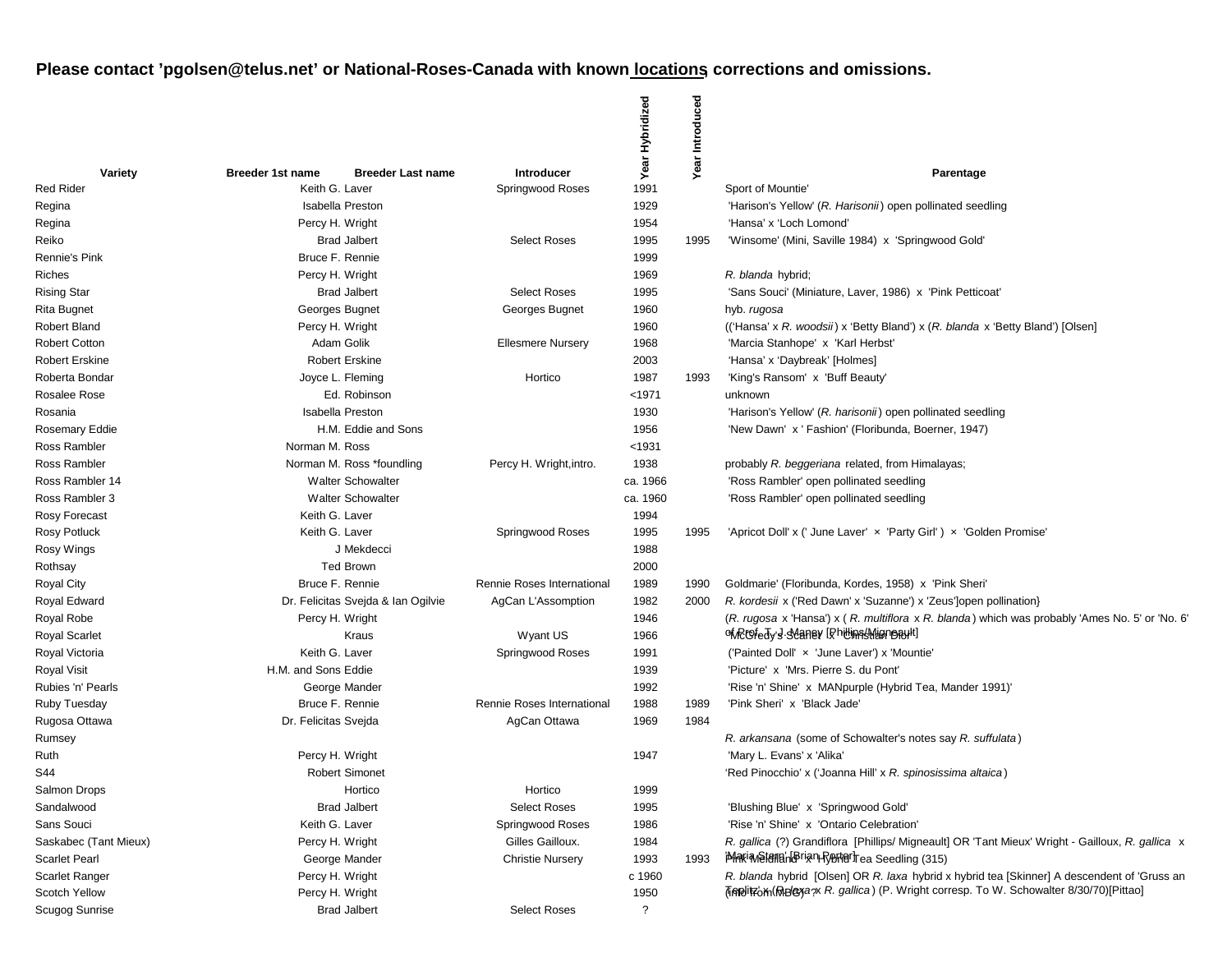|                          |                                    |                          |                            | Year Hybridized | Introduced |                                                                                                 |
|--------------------------|------------------------------------|--------------------------|----------------------------|-----------------|------------|-------------------------------------------------------------------------------------------------|
| Variety                  | <b>Breeder 1st name</b>            | <b>Breeder Last name</b> | <b>Introducer</b>          |                 | Year       | Parentage                                                                                       |
| Seager Wheeler           |                                    | Percy H. Wheeler         | Percy H. Wright            | 1947            |            |                                                                                                 |
| Secret Obsession         | Bruce F. Rennie                    |                          | Rennie Roses International | 1995            |            | Seedling x ' Innocent Blush'                                                                    |
| Seedling 153 (Lougheed)  |                                    | Larry Lougheed           |                            | 1988            |            |                                                                                                 |
| Seedling 1652 (Lougheed) |                                    | Larry Lougheed           |                            | 1986            |            |                                                                                                 |
| Seedling 1685 (Lougheed) |                                    | Larry Lougheed           |                            | 1996            |            |                                                                                                 |
| Seedling 1686 (Lougheed) |                                    | Larry Lougheed           |                            | 1996            |            |                                                                                                 |
| Seedling 270 (Lougheed)  |                                    | Larry Lougheed           |                            | 1988            |            |                                                                                                 |
| Seedling 296 (Lougheed)  |                                    | Larry Lougheed           |                            | 1996            |            |                                                                                                 |
| Seedling 299 (Lougheed)  |                                    | Larry Lougheed           |                            | 1996            |            |                                                                                                 |
| September Pink           |                                    | Percy H. Wright          |                            | 1952            |            | (probably) 'Hansa' x 'Mrs Anthony Waterer' WCSH History [Pittao]                                |
| Serene Bouquet           | Keith G. Laver                     |                          | Springwood Roses           | 1998            | 1998       | Seedling x 'Antique Gold'                                                                       |
| Serenity                 |                                    | <b>Ted Brown</b>         |                            | 2000            |            | Playgirl', in MRXI, Snetsinger's rose is a Floribunda; Brown's is a 1999 Shrub.                 |
| Shades of Pink           |                                    | George Mander            |                            | 1985            |            | 'Robin Hood' (Hybrid Musk, Pemberton, 1927) x 'Pascali'                                         |
| Sheila Fleming           |                                    | Joyce L. Fleming         | Hortico                    | 1989            | 1995       | 'Märchenland' x 'Montezuma' (Grandiflora, Swim, 1955)                                           |
| <b>Shellbrook Rose</b>   | Albert J. Porter                   |                          |                            |                 |            | R. acicularis                                                                                   |
| <b>Sherlock Holms</b>    |                                    | Hortico                  | Hortico                    | 2005            |            |                                                                                                 |
| Show Carpet              | Keith G. Laver                     |                          | Springwood Roses           | 1995            | 1996       | Seedling x Seedling                                                                             |
| Sidney                   | Dr. Felicitas Svejda               |                          | AgCan Ottawa               | 1969            | 1977       | 'Schneezwerg' x R.chinensis 'Old Blush'x 'Frau Dagmar Hartopp';                                 |
| Silken Laumann           | Keith G. Laver                     |                          |                            | 1993            |            |                                                                                                 |
| <b>Silver Phantom</b>    | Bruce F. Rennie                    |                          | Rennie Roses International | 1989            |            | Shocking Blue' x 'Angelglo'                                                                     |
| <b>Simon Fraser</b>      | Dr. Felicitas Svejda & Ian Ogilvie |                          | AgCan L'Assomption         | 1985            | 1993       | Insufficient documentation                                                                      |
| Simonet's Double Pink    | <b>Robert Simonet</b>              |                          | Percy Wright               | < 1954          |            | R. macounii or R. woodsii x 'Mme. Georges Bruant' [Phillips/Migneault] 'Hansa' x 'Blanc         |
| Simonet's Thornless      |                                    | <b>Robert Simonet</b>    |                            |                 |            | PRublanda Coupetin(give Pains Bi) Wright's #Moose Range catalogue, undated) [Brian Porter] & in |
| Skinner's Rambler        | Dr. Frank Leith Skinner            |                          | Univ. of NH                | 1955            |            | R. maximowicziana x unknown [Phillips/Migneault] Origin is Skinner & University of New          |
| Skinner's Red            | Dr. Frank Leith Skinner            |                          | Hugh Skinner               |                 |            | Haransbire Barent Porter (MR XI)]                                                               |
| Small Slam               | Keith G. Laver                     |                          |                            | 1984            |            | 'Nic-Noc' x 'Party Girl'                                                                        |
| Snow Bunting             |                                    | <b>Ted Brown</b>         |                            | 2000            |            |                                                                                                 |
| <b>Snow Princess</b>     | Keith G. Laver                     |                          | Springwood Roses           | 1991            |            | 'Regensberg' x ' June Laver'                                                                    |
| Snuggles                 |                                    | Bruce F. Rennie          | Rennie Roses International | 1995            | 1995       | Seedling x Seedling                                                                             |
| Solar Flare              |                                    | Otto Pallek              | Pallek                     | 1996            |            | Unknown x 'Hot Pewter'                                                                          |
| <b>Sparkling Fire</b>    |                                    | <b>Ted Brown</b>         |                            | 2000            |            |                                                                                                 |
| Spencer's Delight        |                                    | Keith V. Spencer         |                            | 1998            |            | Sport of 'Maid of Honour' (Hybrid Tea, Weddle, 1986)                                            |
| Spirit of Canada         |                                    | Joyce L. Fleming         | Hortico                    | 1989            | 1995       | 'Bambula' x 'Red Max Graf'                                                                      |
| Spirit of Vanciuver      | <b>Brad Jalbert</b>                |                          | <b>Select Roses</b>        | 2006            |            |                                                                                                 |
| Springwood Beauty        | Keith G. Laver                     |                          | Springwood Roses           | 1995            | 1995       | Seedling x ' Apricot Doll'                                                                      |
| Springwood Classic       | Keith G. Laver                     |                          | Springwood Roses           | 1998            | 1999       | Seedling x Seedling                                                                             |
| Springwood Coral         | Keith G. Laver                     |                          | Springwood Roses           | 1987            | 1990       | 'Helmut Schmidt' x 'Potluck'                                                                    |
| Springwood Gold          | Keith G. Laver                     |                          | Springwood Roses           | 1989            |            | 'Rise 'n' Shine' x 'June Laver'                                                                 |
| Springwood Mauvette      | Keith G. Laver                     |                          | Springwood Roses           | 1995            | 1996       | 'Blue Ice' x Seedling                                                                           |
| Springwood Pink          | Keith G. Laver                     |                          | Springwood Roses           | 1992            |            | 'Maurine Neuberger' x ('June Laver' x 'Ontario Celebration')                                    |
| Springwood Purple        | Keith G. Laver                     |                          | Springwood Roses           | 1990            | 1991       | June Laver' x 9'Small Slam' x 'Mountie'0                                                        |
| Springwood Red           | Keith G. Laver                     |                          | Springwood Roses           | 1988            | 1990       | 'Small Slam' x 'Mountie'                                                                        |
| Springwood Red Victor    | Keith G. Laver                     |                          | Springwood Roses           | 1995            | 1995       | Seedling x Seedling                                                                             |
|                          |                                    |                          |                            |                 |            |                                                                                                 |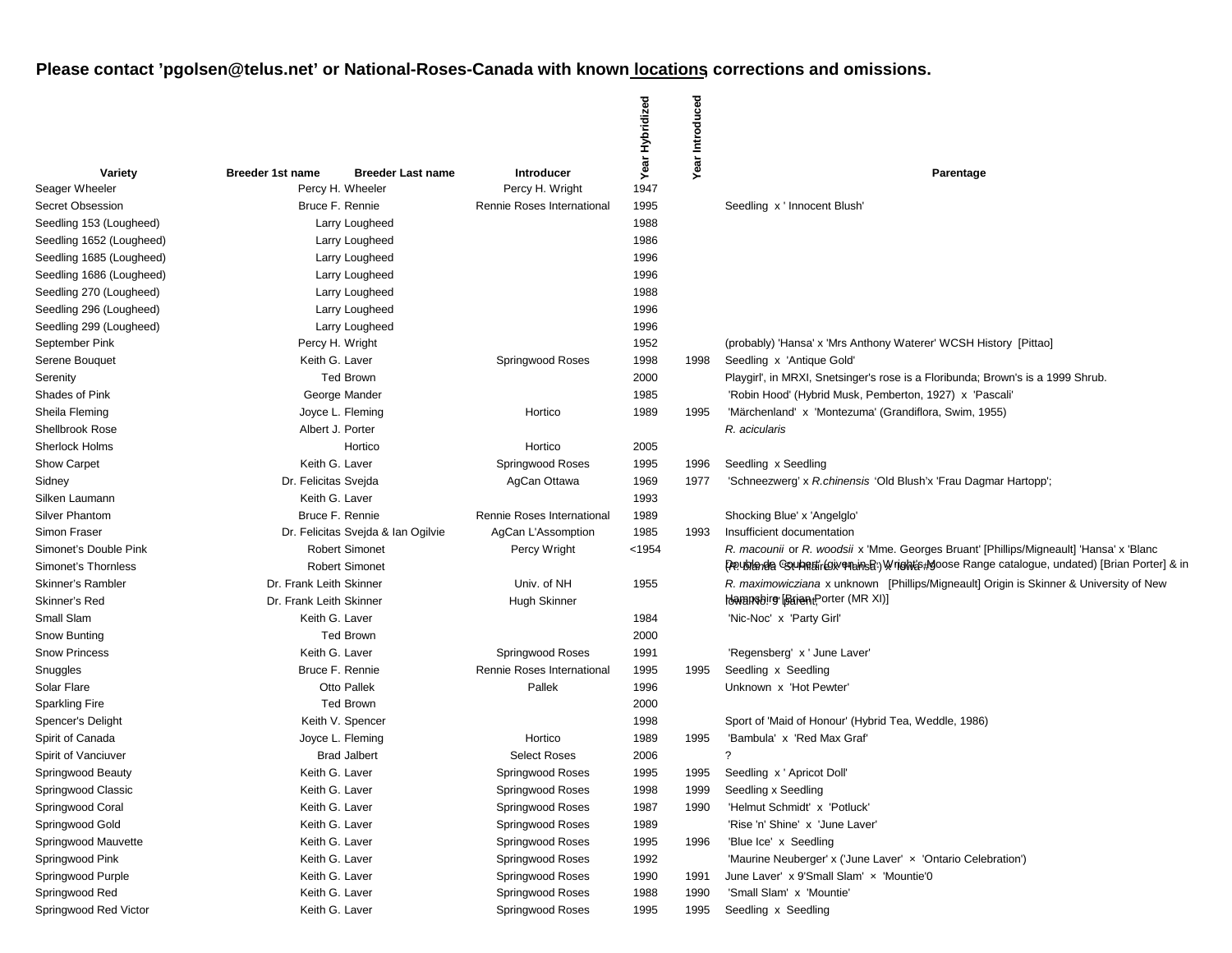|                           |                         |                          |                            | Year Hybridized | Introduced |                                                                                                  |
|---------------------------|-------------------------|--------------------------|----------------------------|-----------------|------------|--------------------------------------------------------------------------------------------------|
| Variety                   | <b>Breeder 1st name</b> | <b>Breeder Last name</b> | <b>Introducer</b>          |                 | Year       | Parentage                                                                                        |
| Springwood Ruby           | Keith G. Laver          |                          | Springwood Roses           | 1993            | 1993       | ('Breezy' x ' June Laver') x ('June Laver' x 'Ontario Celebration')                              |
| Springwood White          | Keith G. Laver          |                          | Springwood Roses           | 1991            |            | 'Loving Touch' x 'June Laver'                                                                    |
| <b>Strawberry Delight</b> | Bruce F. Rennie         |                          | Rennie Roses International | 1989            | 1990       | 'Little Darling' x 'California Dreaming'                                                         |
| <b>Striped Festival</b>   | Keith G. Laver          |                          | Springwood Roses           | 1998            |            |                                                                                                  |
| Striped Pet               | Keith G. Laver          |                          | Springwood Roses           | 1993            | 1993       | June Laver' x ('June Laver' x 'Ontario Celebration')                                             |
| Summer Festival           | Keith G. Laver          |                          | Springwood Roses           | 1997            |            | Seedling x 'Painted Doll'                                                                        |
| Summer Scent              | Bruce F. Rennie         |                          | Rennie Roses International | 1989            | 1990       | 'Paul Shirville' x Seedling                                                                      |
| Summer Wedding            |                         | <b>Brad Jalbert</b>      | <b>Select Roses</b>        | 1995            | 1996       | 'Maurine Neuberger' x 'Sexy Rexy'                                                                |
| Sun Chariot               |                         | <b>Brad Jalbert</b>      | <b>Select Roses</b>        | 1995            | 1996       | 'Pink Petticoat' x ' Bright Smile'                                                               |
| <b>Sun Princess</b>       | Keith G. Laver          |                          | Springwood Roses           | 1984            |            | ('Dwarf King '78' x 'Starina') x 'Lemon Delight'                                                 |
| Super Cascade Coral       |                         | <b>Brad Jalbert</b>      | <b>Select Roses</b>        | 1996            | 1997       | 'Orange Honey' x 'Sexy Rexy'                                                                     |
| Survivor                  | Dr. Felicitas Svejda    |                          | AgCan Ottawa               | 1975            |            | R. kordesii hyb.?                                                                                |
| Suzanne                   | Dr. Frank Leith Skinner |                          |                            | 1950            |            | F2 hyb.: R. laxa x R spinosissima altaica                                                        |
| <b>Sweet Adeline</b>      |                         | <b>Robert Erskine</b>    | spin                       | >1954           |            | 'Will Alderman' x 'Victory Year'                                                                 |
| Sweet Butterfly           | Keith G. Laver          |                          | Springwood Roses           | 1989            |            | ('Dwarfking' x 'Baby Katie') x ('Small Slam' x 'Mountie')                                        |
| <b>Sweet Marie</b>        |                         | <b>Robert Erskine</b>    |                            |                 |            | 'Will Alderman' x 'Victory Year'                                                                 |
| Sweet Saffron             | James A. "Tony" Denton  |                          |                            | 2003            |            | 'Amber Sunset' x 'Luis Desamero'                                                                 |
| <b>Sweet Scent</b>        | Bruce F. Rennie         |                          | Rennie Roses International | 1993            | 1994       | 'Party Girl' x 'Silver Phantom'                                                                  |
| Sylvander                 |                         | <b>Isabella Preston</b>  | AgCan Ottawa               | 1922            | 1938       | R. Harisonii open-pollinated seedling                                                            |
| Sydney                    | Dr. Felicitas Svejda    |                          | AgCan Ottawa               | 1969            | 1977       | Old Blush' x 'Frau Dagmar Hartop'                                                                |
| Tangerine Mist            | Bruce F. Rennie         |                          | Rennie Roses International | 1987            | 1988       | ('Avandel' x Seedling) x 'Gold Mine'                                                             |
| Tara Red                  | Adam Golik.             |                          | Dynarose                   | 1974            |            | 'Peace' x 'Charles Mallerin'                                                                     |
| <b>Tender Mercy</b>       | Bruce F. Rennie         |                          |                            | 1995            | 1992       | 'California Dreaming x *Seedling                                                                 |
| <b>Tenderly Yours</b>     | Bruce F. Rennie         |                          | Rennie Roses International | 1993            | 1993       | 'Party Girl' x 'Tooth of Time'                                                                   |
| Thanx Mum                 | Julius J. Muha          |                          | Hortico                    | 1998            | 1998       | 'Lancome' x 'Stephen's Big Purple'                                                               |
| The Colour Purple         |                         | <b>Brad Jalbert</b>      | <b>Select Roses</b>        | 2004            | 2004       | 'Loving Touch' x ' Rubies 'n' Pearls'                                                            |
| The Malahide Castle Rose  |                         | Rictard W. Cartwright    |                            | 1999            |            | Open-pollinated seedling of 'Robin Hood' (Hybrid Musk, Pemberton, 1927)                          |
| Thelma's Glory            |                         | <b>Brad Jalbert</b>      | <b>Select Roses</b>        | 2004            |            | Anytime' x 'Flower Carpet'                                                                       |
| Thérèse Bugnet            | Georges Bugnet          |                          | Percy Wright               | 1941            | 1950       | (R. acicularis x R. rugosa var kamtchatica) x 9(R. amblyotis x R. rugosa plena) x 'Betty         |
| <b>Tidal Wave</b>         |                         | <b>Ted Brown</b>         |                            | 2004            |            | <b>ENayiniphenburg'</b> x Seedling                                                               |
| <b>Tiger Paws</b>         | Keith G. Laver          |                          | Springwood Roses           | 1994            | 1994       | 'Painted Doll' x Seedling                                                                        |
| <b>Timeless Delight</b>   | Bruce F. Rennie         |                          | Rennie Roses International | 1995            | 1996       | 'Party Girl' x 'Paul Shirville'                                                                  |
| Tommy Thompson            |                         | Adam Golik.              | Dynarose                   | 1974            |            | 'Queen o' the Lakes' x 'Tropicana'                                                               |
| Tooth of Time             | Bruce F. Rennie         |                          | Rennie Roses International | 1989            | 1990       | 'Party Girl' x 'Paul Shirville'                                                                  |
| Touché                    | Keith G. Laver          |                          | Springwood Roses           | 1995            | 1996       | Seedling x Seedling                                                                              |
| <b>True Gold</b>          | Keith G. Laver          |                          | Springwood Roses           | 1997            |            | 'Antique Gold' x 'Yellow Bouquet'                                                                |
| U.P. Hedrick              |                         | <b>Isabella Preston</b>  | AgCan Ottawa               | 1926            | 1932       | R. spinosissima altaica x 'Betty Bland'(possibly)                                                |
| Valeria                   |                         | <b>Isabella Preston</b>  |                            | 1929            |            | 'Harison's Yellow' (R. Harisonii) open pollinated seedling                                       |
| Vancouver Belle           |                         | <b>Brad Jalbert</b>      |                            | 2004            |            | 'Thelma's Glory' x 'Sexy Rexy'                                                                   |
| Vera Joyce                | Percy H. Wright         |                          |                            | 1950            |            | 'Mary L. Evans' x 'Betty Bland' or complex hybrid, possibly of centifolia acc. to P. Wright rose |
| Viceroy                   |                         | <b>Ted Brown</b>         |                            | 1997            |            | cets ArianoPartersit) x 'Harmonie' (Hybrid Tea, Kordes, 1981)                                    |
| Victoria Sweetbriar       | John Alexander Wallace  |                          |                            |                 |            |                                                                                                  |
| Victory Year              | Percy H. Wright         |                          |                            | 1951            |            | 'Betty Bland' x an unknown pollen [Phillips/Migneault]                                           |
|                           |                         |                          |                            |                 |            |                                                                                                  |